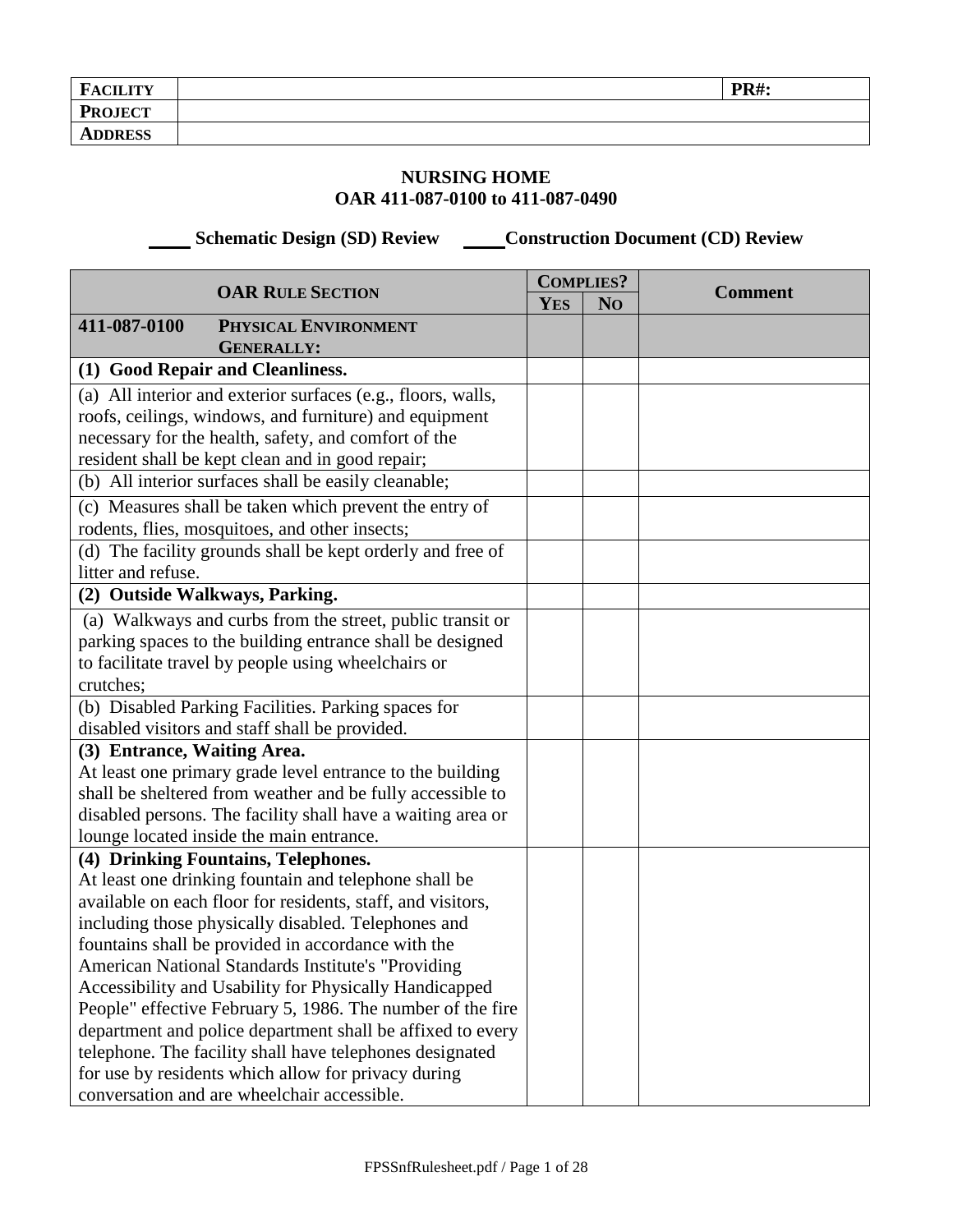| <b>OAR RULE SECTION</b><br><b>Comment</b>                      |  |
|----------------------------------------------------------------|--|
| <b>YES</b><br>N <sub>O</sub>                                   |  |
| (5) Exceptions.                                                |  |
| Facilities continuously licensed since January 1, 1992         |  |
| shall not be required to have drinking fountains on every      |  |
| floor, waiting area/lounge or a sheltered entrance as          |  |
| required by this rule unless otherwise provided by OAR         |  |
| 411-087-0010.                                                  |  |
| 411-087-0110<br><b>ADMINISTRATIVE AREA</b>                     |  |
| (1) Office Space. General or individual office $(s)$ shall be  |  |
| provided for business transactions, medical and financial      |  |
| records, and administrative and professional staff.            |  |
| (2) Interview Space. Interview space(s) shall be provided      |  |
| for private interviews relating to social service, credit, and |  |
| admissions.                                                    |  |
| (3) Storage. Storage for office equipment, supplies and        |  |
| clinical records shall be provided.                            |  |
| (4) Lighting. Lighting intensity shall comply with Table       |  |
| 87-4 (See attached copy of the Table).                         |  |
| 411-087-0120<br><b>SIGNS</b>                                   |  |
| (1) Resident Rooms. All resident rooms shall be clearly        |  |
| identified by room number. Room numbers shall be no            |  |
| less than one inch high and shall contrast with their          |  |
| background (light characters on dark background or dark        |  |
| characters on light background). Such signs shall be           |  |
| located in order to be easily readable to all residents,       |  |
| including those in wheelchairs.                                |  |
| (2) Other Rooms. All other rooms used by residents shall       |  |
| be clearly identified by name (e.g., "Dining Room,"            |  |
| "Activity Room") with letters as described in section (1)      |  |
| of this rule.                                                  |  |
| 411-087-0130<br><b>RESIDENT CARE UNIT</b>                      |  |
| Each resident care unit shall provide the following:           |  |
| (1) Resident Rooms. Each resident room shall meet the          |  |
| following requirements:                                        |  |
| (a) Capacity. Maximum room capacity shall be four              |  |
| residents;                                                     |  |
| $(b)$ Size:                                                    |  |
| (A) Minimum room areas exclusive of toilet rooms,              |  |
| closets, lockers or wardrobes, alcoves or vestibules shall     |  |
| be 120 square feet in single-bed rooms and 100 square feet     |  |
| per bed in multi-bed rooms:                                    |  |
| (i) Room dimensions shall allow at least three feet            |  |
| between the side of each bed and any wall;                     |  |
| (ii) Room dimensions shall allow at least four feet            |  |
| between adjacent beds and three feet six inches at the foot    |  |
| of each bed;                                                   |  |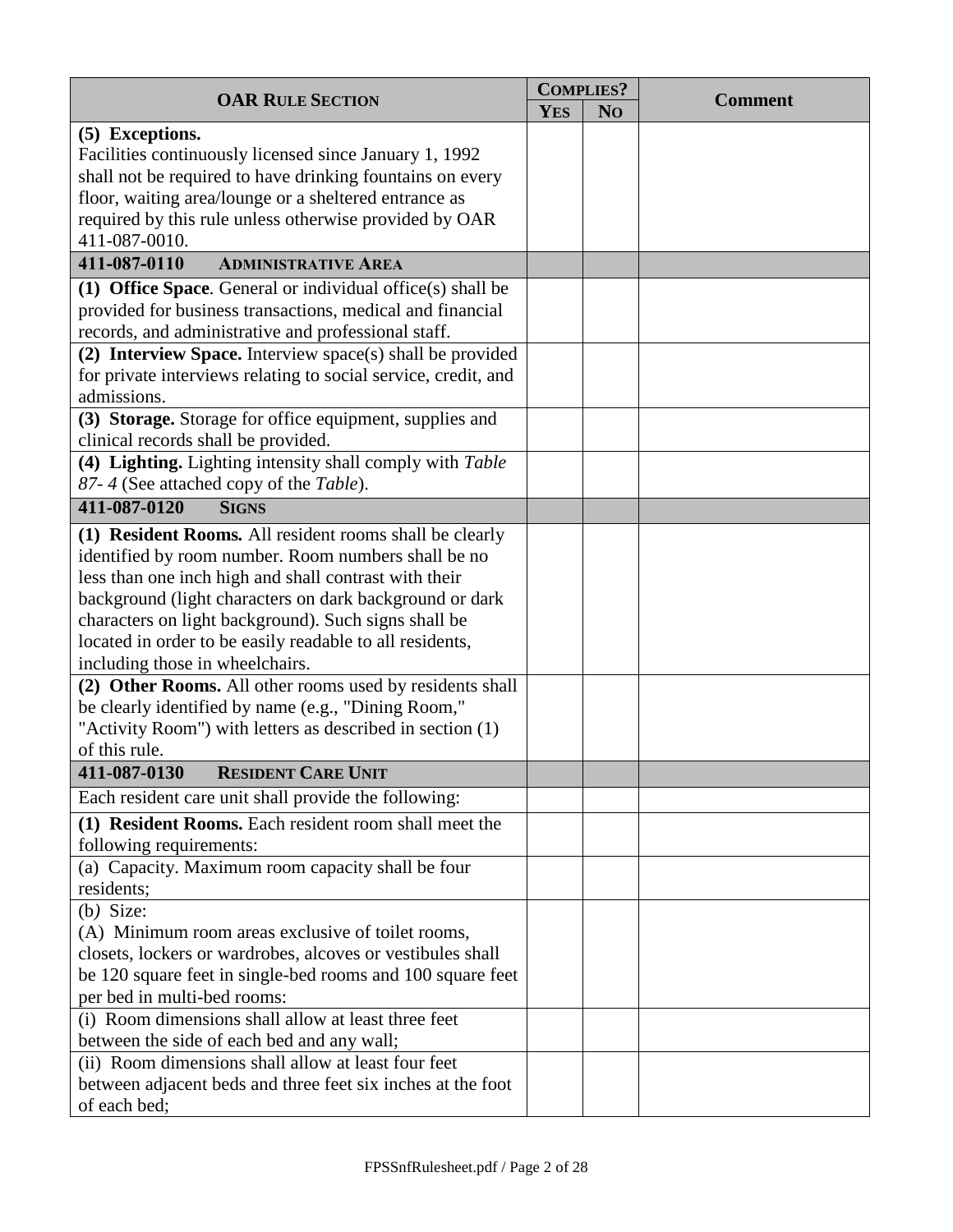| <b>OAR RULE SECTION</b>                                        |  | <b>COMPLIES?</b> | <b>Comment</b> |
|----------------------------------------------------------------|--|------------------|----------------|
|                                                                |  | N <sub>O</sub>   |                |
| (iii) Beds may be rearranged to satisfy the needs and          |  |                  |                |
| desires of individual residents; and                           |  |                  |                |
| (iv) At least 50 percent of the resident rooms shall be        |  |                  |                |
| designed to allow a five foot diameter circle of clear floor   |  |                  |                |
| area for turning of wheelchairs immediately inside the         |  |                  |                |
| resident room entrance and immediately outside each            |  |                  |                |
| resident toilet room.                                          |  |                  |                |
| (B) In facilities caring for pediatric residents where bed     |  |                  |                |
| size does not exceed that of a six-year crib, the minimum      |  |                  |                |
| floor space allowance shall be 60 square feet for each crib;   |  |                  |                |
| (C) Space shall be provided in each room for an armchair,      |  |                  |                |
| geriatric chair or wheelchair for each resident.               |  |                  |                |
| (c) Closet. Each resident shall have a wardrobe locker or      |  |                  |                |
| closet within the resident's room. Each locker or closet       |  |                  |                |
| shall have minimum clear dimensions of 30 inches by 24         |  |                  |                |
| inches by 60 inches. The space shall include a rod, at least   |  |                  |                |
| 15 inches long, with 54 inches (vertical) of hanging space;    |  |                  |                |
| (d) Lockable Storage. Each resident shall be provided with     |  |                  |                |
| a lockable closet or drawer with a minimum of 0.5 cubic        |  |                  |                |
| feet. The lockable storage space may be included within        |  |                  |                |
| the closet space defined in subsection $(1)(c)$ of this rule;  |  |                  |                |
| (e) Privacy. The facility shall provide full visual privacy    |  |                  |                |
| by means of cubicle curtains for each resident in multi-bed    |  |                  |                |
| rooms. Design for privacy shall not restrict the exit/access   |  |                  |                |
| of other residents from/to the resident room, hand wash        |  |                  |                |
| sink, or toilet. "Full visual privacy" in a multi-bed room     |  |                  |                |
| means curtains which prevent staff, visitors and other         |  |                  |                |
| residents from seeing a resident in bed, but which allow       |  |                  |                |
| staff, visitors and other residents access to the toilet room, |  |                  |                |
| hand wash sink and entrance;                                   |  |                  |                |
| (f) Door. Each resident room shall have a door which           |  |                  |                |
| directly accesses an exit corridor. The door opening shall     |  |                  |                |
| have a horizontal clearance of 44 inches and shall not         |  |                  |                |
| swing into the exit corridor:                                  |  |                  |                |
| (g) Other Requirements. See rules relating to lighting         |  |                  |                |
| (OAR 411-087-0430), toilets and hand wash sinks (OAR           |  |                  |                |
| 411-087-0310), nurse call systems (OAR 411-087-0440)           |  |                  |                |
| and windows (OAR 411-087-0400).                                |  |                  |                |
| (2) Isolation Room. Each facility shall have at least one      |  |                  |                |
| resident room capable of being designated as an isolation      |  |                  |                |
| room which is equipped with a private toilet and hand          |  |                  |                |
| wash sink (see Table 87-2).                                    |  |                  |                |
|                                                                |  |                  |                |
|                                                                |  |                  |                |
| (3) Exceptions.                                                |  |                  |                |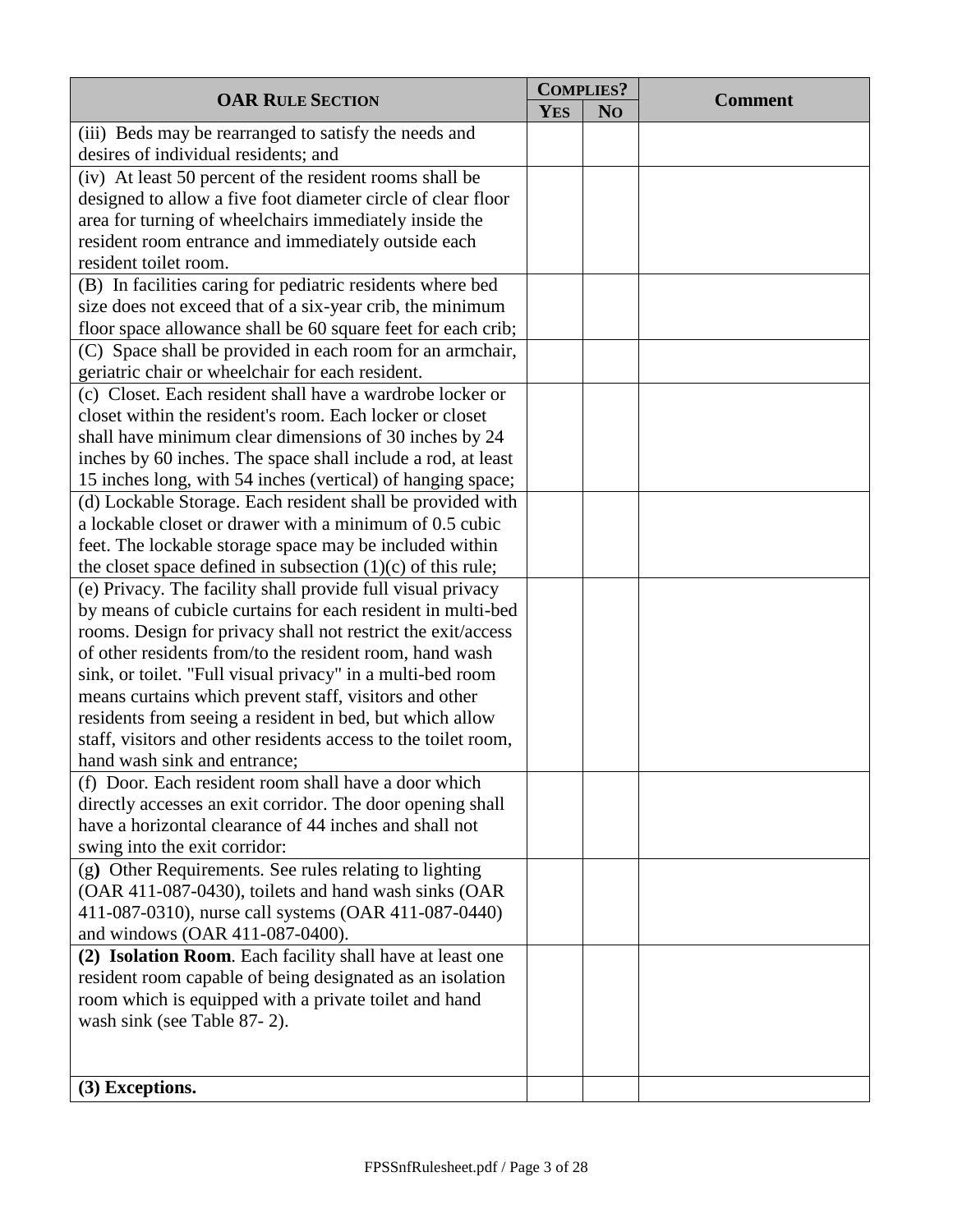| <b>OAR RULE SECTION</b>                                       |            | <b>COMPLIES?</b> |                |
|---------------------------------------------------------------|------------|------------------|----------------|
|                                                               | <b>YES</b> | N <sub>O</sub>   | <b>Comment</b> |
| (a) Number of Residents Per Room. The number of               |            |                  |                |
| residents in a room may exceed four if the room has been      |            |                  |                |
| continuously licensed since January 1, 1992 for a number      |            |                  |                |
| equal to or greater than the number of residents for which    |            |                  |                |
| the license is requested unless otherwise provided by         |            |                  |                |
| OAR 411-087-0010;                                             |            |                  |                |
| (b) Room Size. The dimensions of a resident room which        |            |                  |                |
|                                                               |            |                  |                |
| has been continuously licensed since January 1, 1992 shall    |            |                  |                |
| be considered to be in compliance with subsection $(1)(b)$    |            |                  |                |
| of this rule unless otherwise provided by OAR 411-087-        |            |                  |                |
| 0010. In facilities which do not comply with subparagraph     |            |                  |                |
| $(1)(b)$ $(A)(iv)$ of this rule, all new construction which   |            |                  |                |
| increases licensed bed capacity shall be required to meet     |            |                  |                |
| the clearance requirements in said subparagraph until the     |            |                  |                |
| 50 percent requirement is met;                                |            |                  |                |
| (c) Closet. The size and design of the resident closet in a   |            |                  |                |
| room which has been continuously licensed since January       |            |                  |                |
| 1, 1992 shall be considered to be in compliance with          |            |                  |                |
| subsection $(1)(c)$ of this rule unless otherwise provided by |            |                  |                |
| OAR 411-087-0010;                                             |            |                  |                |
| (d) Locked. Facilities continuously licensed since            |            |                  |                |
| January 1, 1992, shall only be required to have locked        |            |                  |                |
| storage in accordance with this rule if the resident or       |            |                  |                |
| significant other requests locked storage.                    |            |                  |                |
| 411-087-0140<br><b>LOCKED UNITS</b>                           |            |                  |                |
| (1) Dining, Activities, Living Space. Each locked unit        |            |                  |                |
| shall have dining, activities and living space within the     |            |                  |                |
| locked unit. The total area of such space shall be the same   |            |                  |                |
| as if the locked unit was a separately licensed nursing       |            |                  |                |
| facility.                                                     |            |                  |                |
| (2) Nurses' Station. There shall be at least one nurses'      |            |                  |                |
| station within each locked unit.                              |            |                  |                |
| 411-087-0150<br><b>NURSES' STATION</b>                        |            |                  |                |
| Each floor with resident rooms shall have a nurses' station   |            |                  |                |
| with space for charting and storage for administrative        |            |                  |                |
| supplies:                                                     |            |                  |                |
| (1) Hand Wash Sink. There shall be a hand wash sink,          |            |                  |                |
| exclusive of resident and soiled utility room hand wash       |            |                  |                |
| sinks, within 20 feet of the nurses' station.                 |            |                  |                |
| (2) Exceptions. The hand wash sink required in section        |            |                  |                |
| (1) of this rule is not required in a facility which has been |            |                  |                |
| continuously licensed since January 1, 1992 unless            |            |                  |                |
| otherwise provided by OAR 411-087-0010.                       |            |                  |                |
|                                                               |            |                  |                |
|                                                               |            |                  |                |
| 411-087-0200<br><b>DIETARY SERVICES</b>                       |            |                  |                |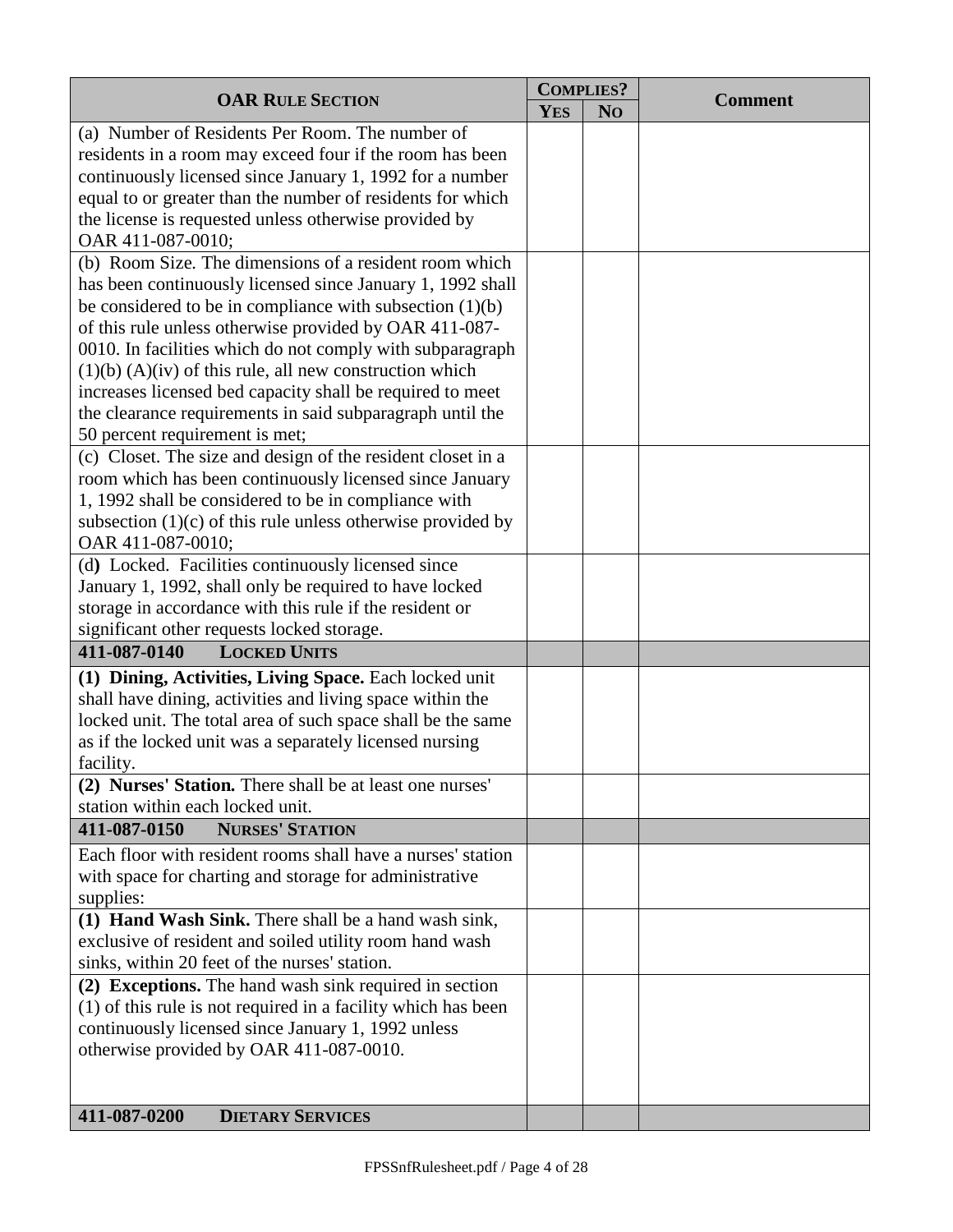|                                                                          |            | <b>COMPLIES?</b> |                |
|--------------------------------------------------------------------------|------------|------------------|----------------|
| <b>OAR RULE SECTION</b>                                                  | <b>YES</b> | N <sub>O</sub>   | <b>Comment</b> |
| (1) Food Sanitation Rules. Construction, equipment,                      |            |                  |                |
| and installation shall comply with OAR 333, Division                     |            |                  |                |
| 150.                                                                     |            |                  |                |
| (2) Food Preparation Areas. The dietary services area                    |            |                  |                |
| shall include:<br>(a) Space and equipment for preparing, cooking, and    |            |                  |                |
| baking:                                                                  |            |                  |                |
| (b) Ice making equipment which is easily cleanable. All                  |            |                  |                |
| ice dispensing equipment which is not in the dietary                     |            |                  |                |
| services area but is accessible to residents shall be self-              |            |                  |                |
| dispensing;                                                              |            |                  |                |
| (c) Space for tray assembly and distribution;                            |            |                  |                |
| (d) Hand wash sink; and                                                  |            |                  |                |
| (e) Design shall provide for flow of clean items/food and                |            |                  |                |
| soiled items/food in a manner which avoids potential for                 |            |                  |                |
| contamination.                                                           |            |                  |                |
| (3) Food Receiving, Storage and Other Work Areas.                        |            |                  |                |
| The dietary services area shall include the following                    |            |                  |                |
| which shall not be in the food preparation area:                         |            |                  |                |
| (a) Storage space for seven days' supply including cold                  |            |                  |                |
| storage for two days' food needs;                                        |            |                  |                |
| (b) An area designated for receiving food supplies;                      |            |                  |                |
| (c) Dishwashing equipment and work area;                                 |            |                  |                |
| (d) Office or suitable work space for the dietitian or the               |            |                  |                |
| dietary service manager:                                                 |            |                  |                |
| (e) Janitor's closet for exclusive use of the dietary                    |            |                  |                |
| department. It shall contain a floor receptor or service sink            |            |                  |                |
| and storage space for housekeeping equipment and                         |            |                  |                |
| supplies;<br>(f) Cart storage and cart sanitizing area. This area may be |            |                  |                |
| shared with other departments if located outside the                     |            |                  |                |
| dietary services area. If located outside, the area shall be             |            |                  |                |
| covered and paved;                                                       |            |                  |                |
| (g) Waste storage facilities in a separate area easily                   |            |                  |                |
| accessible to the outside for direct pickup or disposal; and             |            |                  |                |
| (h) Toilet room. There shall be a staff toilet room                      |            |                  |                |
| accessible within 25 feet of the dietary services area. The              |            |                  |                |
| toilet room shall not open directly to the food preparation              |            |                  |                |
| area.                                                                    |            |                  |                |
|                                                                          |            |                  |                |
|                                                                          |            |                  |                |
|                                                                          |            |                  |                |
| (4) Exceptions.                                                          |            |                  |                |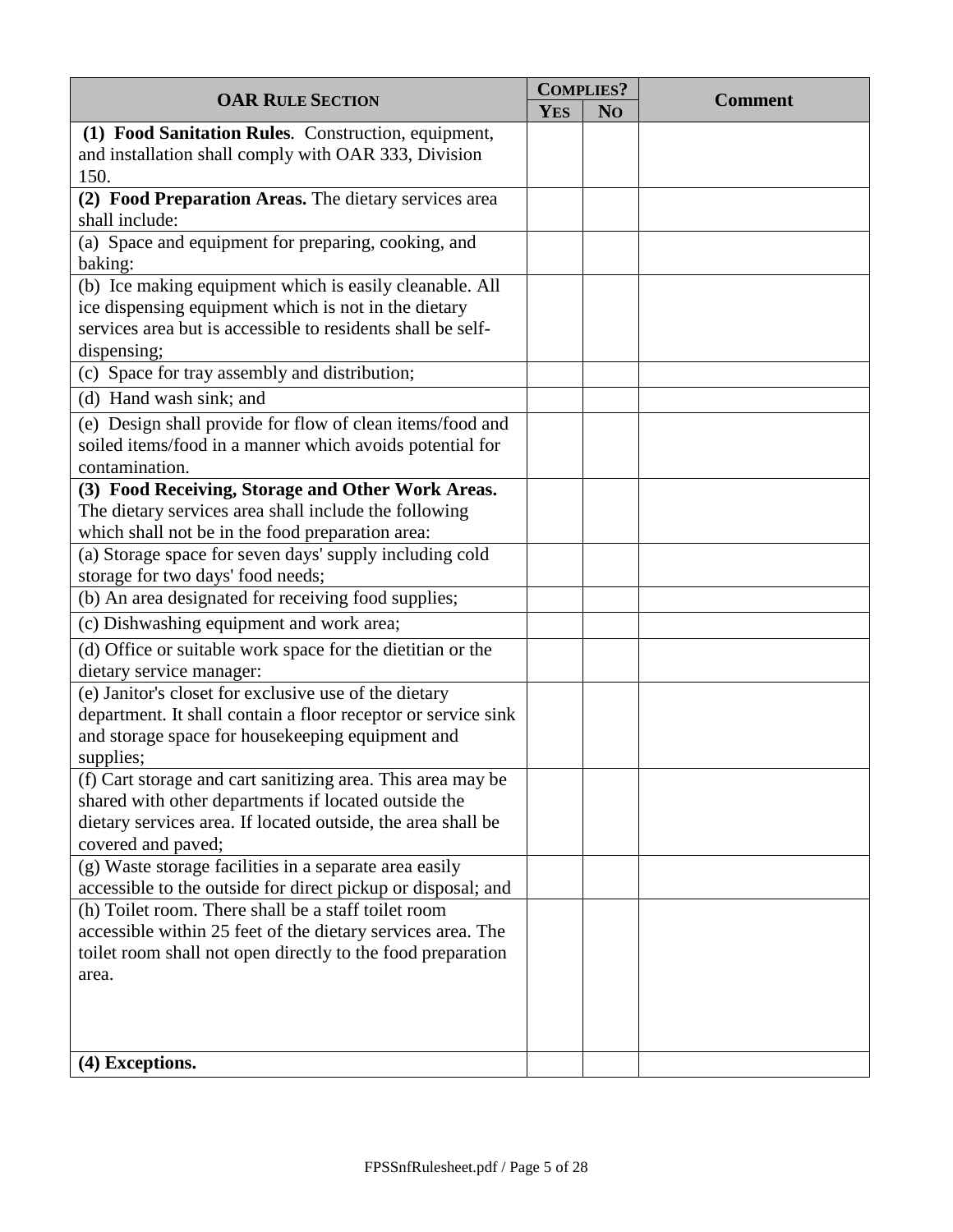| <b>OAR RULE SECTION</b>                                            |            | <b>COMPLIES?</b> | <b>Comment</b> |
|--------------------------------------------------------------------|------------|------------------|----------------|
|                                                                    | <b>YES</b> | N <sub>O</sub>   |                |
| (a) Toilet Room. The distance to the toilet room may               |            |                  |                |
| exceed 25 feet if the facility has been continuously               |            |                  |                |
| licensed since January 1, 1992 unless otherwise provided           |            |                  |                |
| by OAR 411-087-0010;                                               |            |                  |                |
| (b) Office. The office space required in subsection $(3)(d)$       |            |                  |                |
| of this rule may be outside the dietary services area if the       |            |                  |                |
| facility has been continuously licensed since January 1,           |            |                  |                |
| 1992 unless otherwise provided by OAR 411-087-0010;                |            |                  |                |
| (c) Closet. The janitor's closet required in subsection            |            |                  |                |
| $(3)(e)$ of this rule may be outside the dietary services area     |            |                  |                |
| if the facility has been continuously licensed since January       |            |                  |                |
| 1, 1992 unless otherwise provided by OAR 411-087-0010.             |            |                  |                |
| In such circumstances, the facility shall have a                   |            |                  |                |
| documented system to ensure mops and other cleaning                |            |                  |                |
| supplies used in nursing or laundry areas are not used in          |            |                  |                |
| the dietary services area;                                         |            |                  |                |
| (d) Cart Storage/Sanitizing. If located outside, the cart          |            |                  |                |
| sanitizing and storage area is not required to be paved and        |            |                  |                |
| covered if the facility has been continuously licensed since       |            |                  |                |
| January 1, 1992 unless otherwise provided by OAR 411-<br>087-0010. |            |                  |                |
| 411-087-0210<br><b>THERAPY SERVICES</b>                            |            |                  |                |
| The facility shall have a therapy services room(s) to              |            |                  |                |
| support services such as physical, occupational and speech         |            |                  |                |
| therapy, and special programs:                                     |            |                  |                |
| (1) Treatment Areas. The therapy services area shall               |            |                  |                |
| include:                                                           |            |                  |                |
| (a) A minimum floor area of 250 square feet, sufficient to         |            |                  |                |
| meet therapy service needs as outlined in facility policies;       |            |                  |                |
| (b) Space and equipment for facility programs which may            |            |                  |                |
| include thermotherapy, diathermy, ultrasonics, and                 |            |                  |                |
| hydrotherapy. A cubicle curtain shall be provided around           |            |                  |                |
| each individual treatment area. Provisions shall include           |            |                  |                |
| hand wash sink (one sink may serve more than one                   |            |                  |                |
| cubicle);                                                          |            |                  |                |
| (c) Space and equipment for exercise;                              |            |                  |                |
| (d) Storage for clean and soiled linens, supplies and              |            |                  |                |
| equipment (including wheelchairs and stretchers); and              |            |                  |                |
| (e) Deep sink, a minimum of 22 inches by 21 inches by              |            |                  |                |
| ten inches deep. The deep sink may also serve as the hand          |            |                  |                |
| wash sink.                                                         |            |                  |                |
| (2) Exceptions. Facilities which have been continuously            |            |                  |                |
| licensed since January 1, 1992 shall be considered to be in        |            |                  |                |
| compliance with section (1) of this rule unless otherwise          |            |                  |                |
| provided by OAR 411-087-0010.                                      |            |                  |                |
| 411-087-0220<br><b>PHARMACY SERVICES</b>                           |            |                  |                |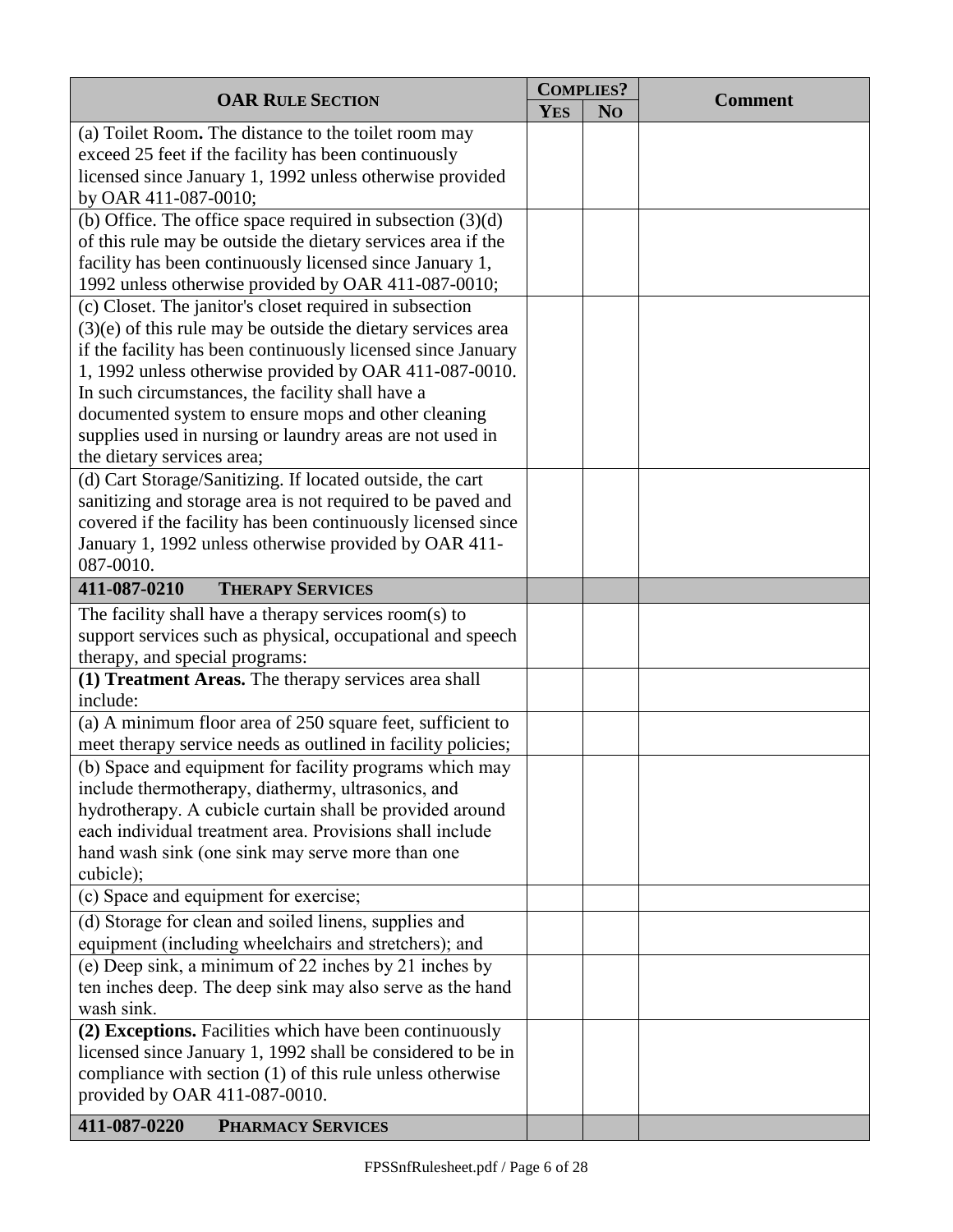| <b>OAR RULE SECTION</b>                                                                                                                                                                                                                                                                                                                                                                                                                                                                                                                                                                                                                         |            | <b>COMPLIES?</b> |                |
|-------------------------------------------------------------------------------------------------------------------------------------------------------------------------------------------------------------------------------------------------------------------------------------------------------------------------------------------------------------------------------------------------------------------------------------------------------------------------------------------------------------------------------------------------------------------------------------------------------------------------------------------------|------------|------------------|----------------|
|                                                                                                                                                                                                                                                                                                                                                                                                                                                                                                                                                                                                                                                 | <b>YES</b> | N <sub>O</sub>   | <b>Comment</b> |
| Provision shall be made for the procurement, storage,<br>dispensing, and accounting of drugs and other pharmacy<br>products:                                                                                                                                                                                                                                                                                                                                                                                                                                                                                                                    |            |                  |                |
| (1) Off-Site Provider Allowance. Pharmaceutical<br>services may be by arrangement with a convenient off-site<br>facility but must include provisions for 24-hour<br>emergency service.                                                                                                                                                                                                                                                                                                                                                                                                                                                          |            |                  |                |
| (2) Pharmacy/Drug Room. When provided, the<br>pharmacy/drug room shall be well-lighted (see Table 4),<br>properly ventilated (see Table 2) and include a medication<br>refrigerator and a sink with hot and cold running water.<br>The pharmacy/drug room may be combined with the clean<br>utility room (see OAR 411-087-0320).                                                                                                                                                                                                                                                                                                                |            |                  |                |
| (3) Drug Distribution Stations. Provision shall be made<br>for convenient 24-hour distribution of medicine to<br>residents. This may be a medicine preparation room or<br>unit, a self-contained medicine dispensing unit or by<br>another approved system. If used, a medicine preparation<br>room shall be under the nursing staff's visual control and<br>contain a work counter, hand wash sink, refrigerator, and<br>locked storage for biologicals and drugs. A medicine<br>dispensing unit may be located at or near the nurses'<br>station, in the clean utility room or in another space under<br>direct control of the nursing staff. |            |                  |                |
| (4) Exceptions. Facilities which have been continuously<br>licensed since January 1, 1992 are not required to have a<br>hand wash sink within the drug distribution station unless<br>otherwise provided by OAR 411-087-0010.                                                                                                                                                                                                                                                                                                                                                                                                                   |            |                  |                |
| 411-087-0230<br><b>LAUNDRY SERVICES</b>                                                                                                                                                                                                                                                                                                                                                                                                                                                                                                                                                                                                         |            |                  |                |
| (1) On-Site Processing. If linen is to be processed on-site,<br>the following shall be provided:                                                                                                                                                                                                                                                                                                                                                                                                                                                                                                                                                |            |                  |                |
| (a) A processing area which cannot be entered directly<br>from the resident corridor;                                                                                                                                                                                                                                                                                                                                                                                                                                                                                                                                                           |            |                  |                |
| (b) A laundry processing room with equipment which can<br>process seven days' needs within a regularly scheduled<br>work week. The laundry services area shall include a hand<br>wash sink and soiled linen receiving, holding and sorting<br>areas;                                                                                                                                                                                                                                                                                                                                                                                            |            |                  |                |
| (c) Ventilation in accordance with Table 2;                                                                                                                                                                                                                                                                                                                                                                                                                                                                                                                                                                                                     |            |                  |                |
| (d) Storage for laundry supplies;                                                                                                                                                                                                                                                                                                                                                                                                                                                                                                                                                                                                               |            |                  |                |
| (e) Clean linen inspection, mending and folding room or<br>area;                                                                                                                                                                                                                                                                                                                                                                                                                                                                                                                                                                                |            |                  |                |
| (f) Janitor's closet or alcove containing a floor receptor or<br>service sink and storage space for housekeeping<br>equipment and supplies; and                                                                                                                                                                                                                                                                                                                                                                                                                                                                                                 |            |                  |                |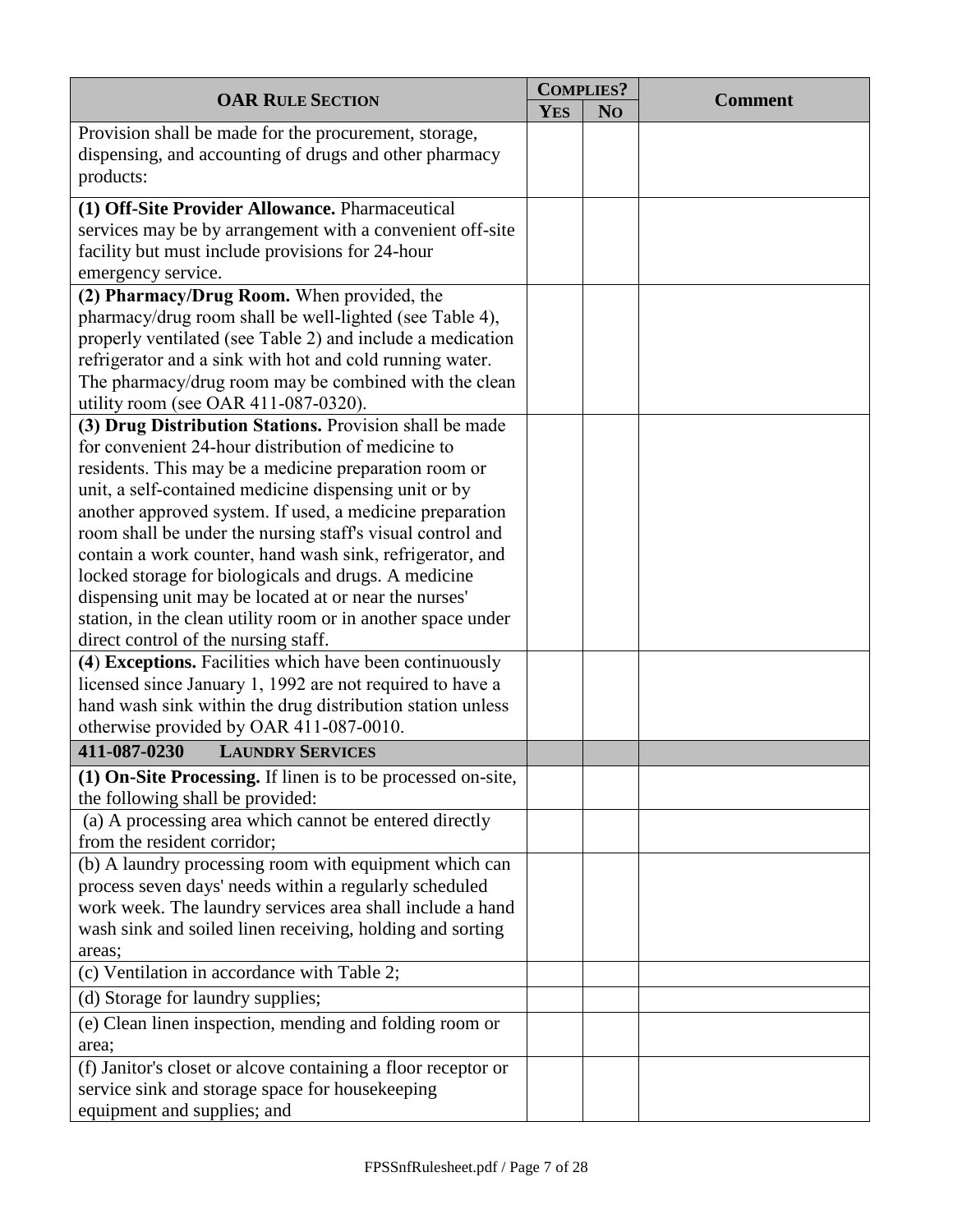| <b>OAR RULE SECTION</b>                                        |  | <b>COMPLIES?</b> |                |
|----------------------------------------------------------------|--|------------------|----------------|
|                                                                |  | N <sub>O</sub>   | <b>Comment</b> |
| (g) The design shall provide for flow of clean and soiled      |  |                  |                |
| laundry and supplies in a manner which avoids potential        |  |                  |                |
| for contamination.                                             |  |                  |                |
| (2) Off-Site Processing. If linen is processed off-site, the   |  |                  |                |
| facility shall have a soiled linen holding room ventilated     |  |                  |                |
| in compliance with Table 2. The soiled linen holding           |  |                  |                |
| room may also serve as the soiled utility room if sufficient   |  |                  |                |
| space is provided (see OAR 441-087-0320).                      |  |                  |                |
| (3) Clean Linen Storage. The facility shall have a             |  |                  |                |
| separate or designated area within the clean utility room      |  |                  |                |
| for linen storage. If a closed cart system is used, storage    |  |                  |                |
| may be in an alcove.                                           |  |                  |                |
| (4) Cart Sanitizing and Storage. The facility shall have a     |  |                  |                |
| cart sanitizing and storage area with running water. If        |  |                  |                |
| located outside, the area shall be covered and paved. The      |  |                  |                |
| area may be shared with dietary services only if located       |  |                  |                |
| outside and directly accessible from both departments.         |  |                  |                |
| (5) Exceptions. In facilities continuously licensed since      |  |                  |                |
| January 1, 1992, section (1) of this rule shall not apply      |  |                  |                |
| unless otherwise provided by OAR 411-087-0010.                 |  |                  |                |
| 411-087-0240<br>PERSONAL CARE SERVICES                         |  |                  |                |
| Separate room or designated space and appropriate              |  |                  |                |
| equipment shall be provided for hair care and grooming         |  |                  |                |
| needs of residents.                                            |  |                  |                |
| 411-087-0250<br><b>DAY CARE SERVICES</b>                       |  |                  |                |
| (1) Facilities admitting day care residents shall have 40      |  |                  |                |
| square feet of dining, recreation, living and sleeping areas   |  |                  |                |
| in addition to space required for other resident               |  |                  |                |
| (2) Facilities admitting day care residents shall have either  |  |                  |                |
| an unassigned bed or a folding cot in an area where rest       |  |                  |                |
| and privacy can be provided for each resident.                 |  |                  |                |
| (3) There shall be one toilet and one lavatory available for   |  |                  |                |
| every 15 day care residents. Such facilities shall be in       |  |                  |                |
| close proximity to the area used by day care residents.        |  |                  |                |
| 411-087-0300<br><b>RESIDENTS' DINING,</b><br><b>ACTIVITIES</b> |  |                  |                |
| <b>&amp; LIVING AREAS</b>                                      |  |                  |                |
| (1) Area Requirement. The total area available for             |  |                  |                |
| dining, activities, visitor waiting and living shall be not    |  |                  |                |
| less than 30 square feet per bed with a minimum size of        |  |                  |                |
| 225 square feet. Additional space shall be provided for        |  |                  |                |
| outpatients if they participate in a day care program.         |  |                  |                |
| (2) Storage. Storage space shall be provided for activity      |  |                  |                |
| equipment and supplies.                                        |  |                  |                |
| (3) Living Areas. Each facility shall have a solarium,         |  |                  |                |
| living room, or sun porch for the use of residents on each     |  |                  |                |
| floor. Such rooms must be provided with mechanical             |  |                  |                |
| ventilation or with windows that open.                         |  |                  |                |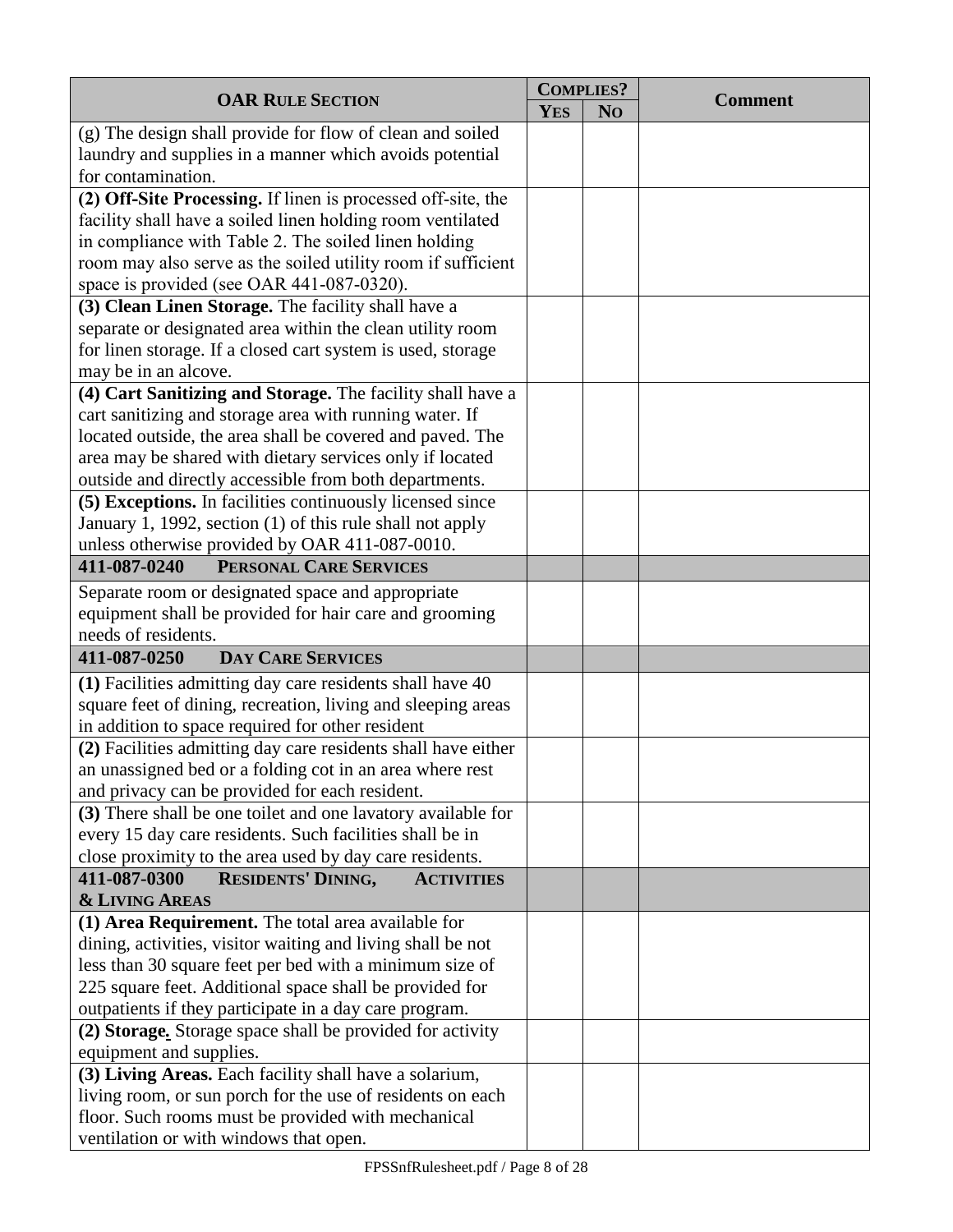| <b>OAR RULE SECTION</b>                                                                                    |            | <b>COMPLIES?</b> | <b>Comment</b> |
|------------------------------------------------------------------------------------------------------------|------------|------------------|----------------|
|                                                                                                            | <b>YES</b> | N <sub>O</sub>   |                |
| (4) Lighting. Lighting intensity of all dining, activities<br>and living areas shall comply with Table 4.  |            |                  |                |
| (5) Exceptions. Facilities continuously licensed since                                                     |            |                  |                |
| January 1, 1992, shall not be required to meet the area                                                    |            |                  |                |
| requirements for dining, activities, visitor area/lounge and                                               |            |                  |                |
| living space (30 square feet per bed) unless otherwise                                                     |            |                  |                |
| provided by OAR 411-087-0010.                                                                              |            |                  |                |
| 411-087-0310<br>TOILET, HAND WASHING,<br><b>AND</b>                                                        |            |                  |                |
| <b>BATHING AREAS</b>                                                                                       |            |                  |                |
| (1) General Requirements.                                                                                  |            |                  |                |
| (a) Temperature. Hot water at shower, bathing and hand                                                     |            |                  |                |
| wash sink areas shall not exceed 120 degrees Fahrenheit                                                    |            |                  |                |
| (49 degrees Celsius) or be lower than 105 degrees                                                          |            |                  |                |
| Fahrenheit (41.5 degrees Celsius);                                                                         |            |                  |                |
| (b) Grab Bars. Grab bars shall be provided at all residents'                                               |            |                  |                |
| toilets, showers, tubs and sitz baths. The bars shall have 1-                                              |            |                  |                |
| 1/2 inch (3.8 cm) clearance to walls and shall have                                                        |            |                  |                |
| sufficient strength and anchorage to sustain a concentrated                                                |            |                  |                |
| load of 250 pounds (113.4 kilograms). Grab bars shall be                                                   |            |                  |                |
| returned to the wall or otherwise be constructed to prevent                                                |            |                  |                |
| snagging clothes;                                                                                          |            |                  |                |
| (c) Emergency Access. All rooms containing bathtubs, sitz                                                  |            |                  |                |
| baths, showers, and toilets shall be equipped with doors                                                   |            |                  |                |
| and hardware which will permit access from the outside in                                                  |            |                  |                |
| any emergency. When such rooms have only one opening                                                       |            |                  |                |
| or are smaller than 25 square feet, the doors shall be                                                     |            |                  |                |
| capable of opening outward or be otherwise designed to                                                     |            |                  |                |
| be opened without need to push against a resident who                                                      |            |                  |                |
| may have collapsed within the room;                                                                        |            |                  |                |
| (d) Accessibility. Toilets, hand wash sinks, & baths shall                                                 |            |                  |                |
| be provided in accordance with the American National<br>Standards Institute's "Providing Accessibility and |            |                  |                |
| Usability for Physically Handicapped People," effective                                                    |            |                  |                |
| February 5, 1986, and Title III of the Americans with                                                      |            |                  |                |
| Disabilities Act of 1990;                                                                                  |            |                  |                |
| (e) Nurse Call System. See OAR 411-087-0440.                                                               |            |                  |                |
|                                                                                                            |            |                  |                |
|                                                                                                            |            |                  |                |
|                                                                                                            |            |                  |                |
|                                                                                                            |            |                  |                |
|                                                                                                            |            |                  |                |
| (2) Toilet Facilities.                                                                                     |            |                  |                |
| (a) Resident toilets:                                                                                      |            |                  |                |
|                                                                                                            |            |                  |                |
| (A)Access. Each resident room shall have direct access to                                                  |            |                  |                |
| a toilet room without entering the general corridor area;                                                  |            |                  |                |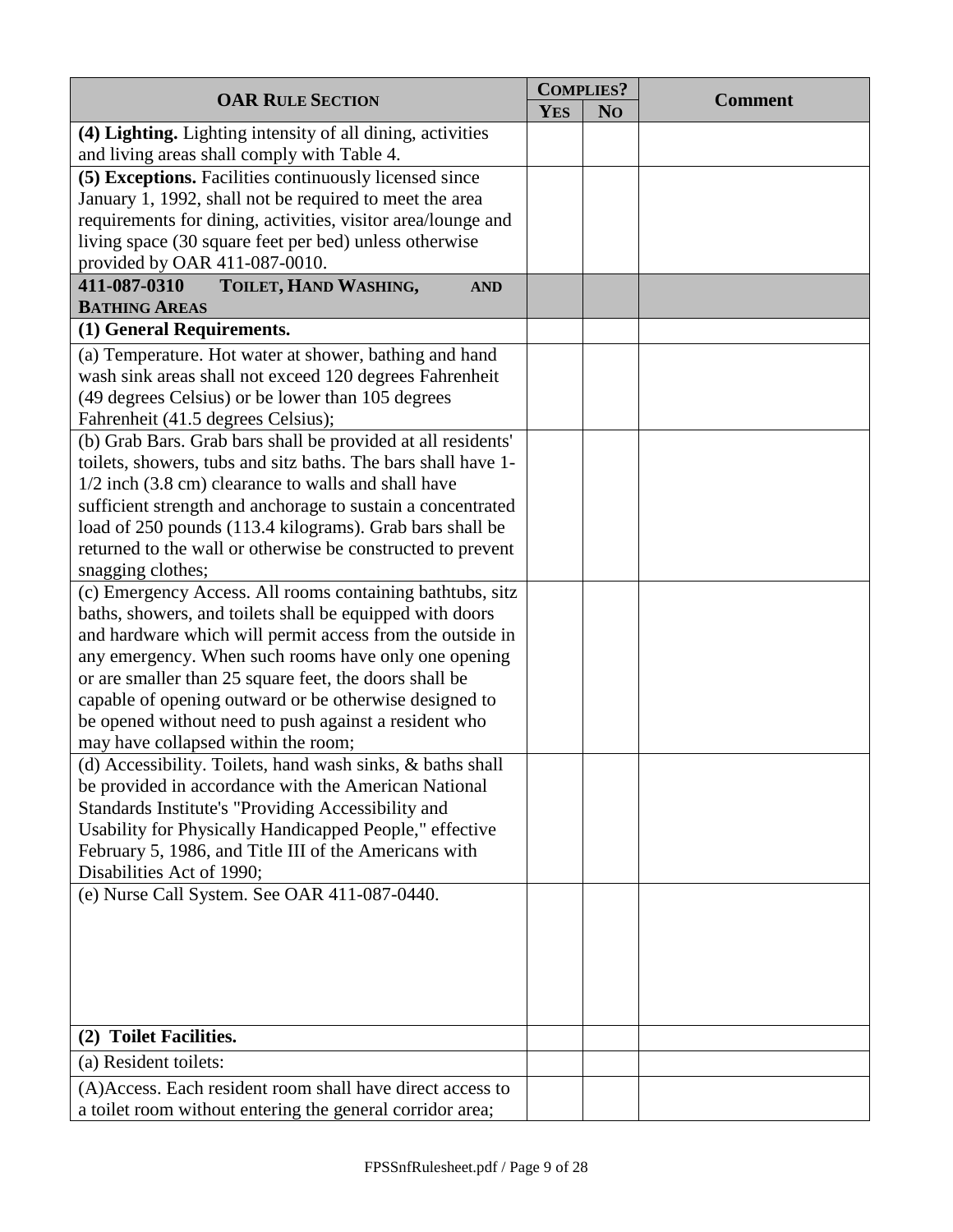| <b>OAR RULE SECTION</b>                                                             |  | <b>COMPLIES?</b> |                |
|-------------------------------------------------------------------------------------|--|------------------|----------------|
|                                                                                     |  | N <sub>O</sub>   | <b>Comment</b> |
| (B) Number. One toilet room shall serve no more than                                |  |                  |                |
| four beds and no more than two resident rooms;                                      |  |                  |                |
| (C) Hand Wash Sink. Each toilet room shall contain a                                |  |                  |                |
| toilet and a hand wash sink. The hand wash sink may be                              |  |                  |                |
| omitted from a toilet room serving only one resident room                           |  |                  |                |
| if the room is a single-bed room and contains a hand wash                           |  |                  |                |
| sink;                                                                               |  |                  |                |
| (D) Dimensions. The dimensions of a resident toilet room                            |  |                  |                |
| shall be sufficient to allow access and self-transfer by a                          |  |                  |                |
| resident in a wheelchair or with the assistance of an                               |  |                  |                |
| attendant. The distance from the toilet plumbing wall to                            |  |                  |                |
| the opposite wall shall be no less than six feet;                                   |  |                  |                |
| (E) Privacy. Partitions between the toilet shall be                                 |  |                  |                |
| provided. These partitions shall be at least six feet in                            |  |                  |                |
| height and provide for privacy. Privacy curtains may be                             |  |                  |                |
| used in bathing areas in lieu of fixed partitions.                                  |  |                  |                |
| (b) Employee/Visitor Toilets. In addition to the toilet                             |  |                  |                |
| rooms for residents, there shall be at least one toilet room                        |  |                  |                |
| on each floor with hand wash sink available for facility                            |  |                  |                |
| employees and visitors. Such toilets shall be clearly                               |  |                  |                |
| identified for public use and shall be directly accessible                          |  |                  |                |
| from the corridor, public lounge or waiting area.                                   |  |                  |                |
| (3) Hand Washing Facilities.                                                        |  |                  |                |
| (a) Sinks, Water Supply Spouts, Faucet Handles                                      |  |                  |                |
| (A) Each resident room shall have a hand wash sink. The                             |  |                  |                |
| hand wash sink may be omitted from a single-bed room if                             |  |                  |                |
| the adjacent toilet room serves only one resident room;                             |  |                  |                |
| (B) Hand wash sinks shall be securely anchored to                                   |  |                  |                |
| withstand an applied vertical load of not less than 250                             |  |                  |                |
| pounds (113.4 kilograms) on the front of the fixture;                               |  |                  |                |
| (C) Hand wash sinks shall be wheelchair accessible;                                 |  |                  |                |
| (D) Sink faucets shall have a single spout (outlet) which                           |  |                  |                |
| discharges both hot and cold water;                                                 |  |                  |                |
| (E) All hand wash sinks shall be trimmed with single-                               |  |                  |                |
| lever or write-blade faucet handles which are operable<br>without the use of hands. |  |                  |                |
|                                                                                     |  |                  |                |
| (b) Mirrors.                                                                        |  |                  |                |
| (A) Mirrors shall be arranged for convenient use by                                 |  |                  |                |
| residents in wheelchairs and in a standing position.                                |  |                  |                |
| Mirrors are not required in rooms exclusively serving                               |  |                  |                |
| residents whose care plans indicate mirrors are<br>contraindicated;                 |  |                  |                |
|                                                                                     |  |                  |                |
| (B) Mirrors shall not be installed at hand wash sinks in                            |  |                  |                |
| food preparation areas.                                                             |  |                  |                |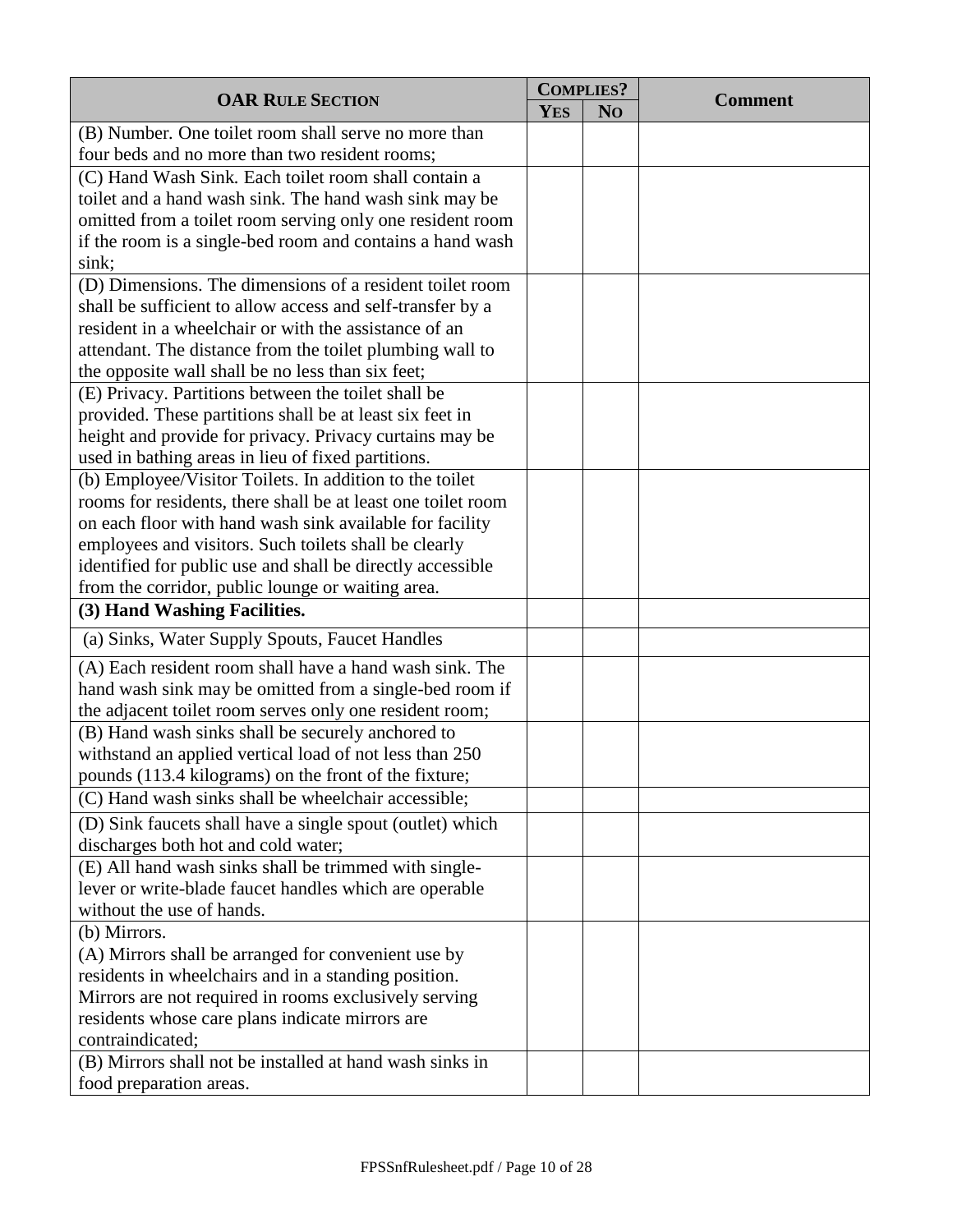| <b>OAR RULE SECTION</b>                                       |            | <b>COMPLIES?</b> | <b>Comment</b> |
|---------------------------------------------------------------|------------|------------------|----------------|
|                                                               | <b>YES</b> | N <sub>O</sub>   |                |
| (c) Hand Drying. Provisions for hand drying shall be          |            |                  |                |
| included at all hand wash sinks except scrub sinks. These     |            |                  |                |
| shall be single use separate individual paper or cloth units  |            |                  |                |
| enclosed in such a way as to provide protection against       |            |                  |                |
| dust or soil and insure single unit dispensing.               |            |                  |                |
| (4) Bathtubs and Showers.                                     |            |                  |                |
| (a) Number. Bathtubs or showers shall be provided at the      |            |                  |                |
| rate of one for every 25 beds which are not otherwise         |            |                  |                |
| served by bathing facilities within the resident rooms;       |            |                  |                |
| (b) Whirlpool Tubs. In addition to the requirements listed    |            |                  |                |
| in subsection $(4)(a)$ of this rule, at least one therapeutic |            |                  |                |
| whirlpool tub designed for disabled assist shall be           |            |                  |                |
| provided on each floor. The facility shall have at least one  |            |                  |                |
| therapeutic whirlpool-type tub for every 60 beds;             |            |                  |                |
| (c) Privacy. Each tub or shower shall be in an individual     |            |                  |                |
| room or enclosure which provides space for the private        |            |                  |                |
| use of the bathing fixture, for drying and dressing, and for  |            |                  |                |
| a wheelchair and an attendant;                                |            |                  |                |
| (d) Shower Dimensions.                                        |            |                  |                |
| (A) Each facility shall have at least one shower that is a    |            |                  |                |
| minimum of four feet square, without curbs, and designed      |            |                  |                |
| to permit use by a wheelchair resident with an assisting      |            |                  |                |
| attendant;                                                    |            |                  |                |
| (B) Showers for ambulatory residents shall be not less        |            |                  |                |
| than four feet by three feet.                                 |            |                  |                |
| (e) Non-Slip Surface. Shower bases and tubs shall provide     |            |                  |                |
| non-slip surfaces;                                            |            |                  |                |
| (f) Toilet/Sink Access. A toilet and hand wash sink shall     |            |                  |                |
| be accessible to each bathtub/shower without going            |            |                  |                |
| through the central corridor.                                 |            |                  |                |
|                                                               |            |                  |                |
|                                                               |            |                  |                |
|                                                               |            |                  |                |
|                                                               |            |                  |                |
|                                                               |            |                  |                |
| (5) Exceptions.                                               |            |                  |                |
| (a) Whirlpool Tubs. The number of whirlpool tubs in           |            |                  |                |
| facilities which have been continuously licensed since        |            |                  |                |
| January 1, 1992 without modification of number or type        |            |                  |                |
| of bathtubs/showers shall be considered to be in              |            |                  |                |
| compliance with subsection $(4)(b)$ of this rule unless       |            |                  |                |
| otherwise provided by OAR 411-087-0010. Facilities            |            |                  |                |
| which lack the required number of the rapeutic tubs shall     |            |                  |                |
| have a hospital-type tub on each floor which does not have    |            |                  |                |
| a therapeutic whirlpool tub. As of January 1, 2000, all       |            |                  |                |
| facilities shall have at least one therapeutic whirlpool tub  |            |                  |                |
| (waivers may be provided on a case-by-case basis);            |            |                  |                |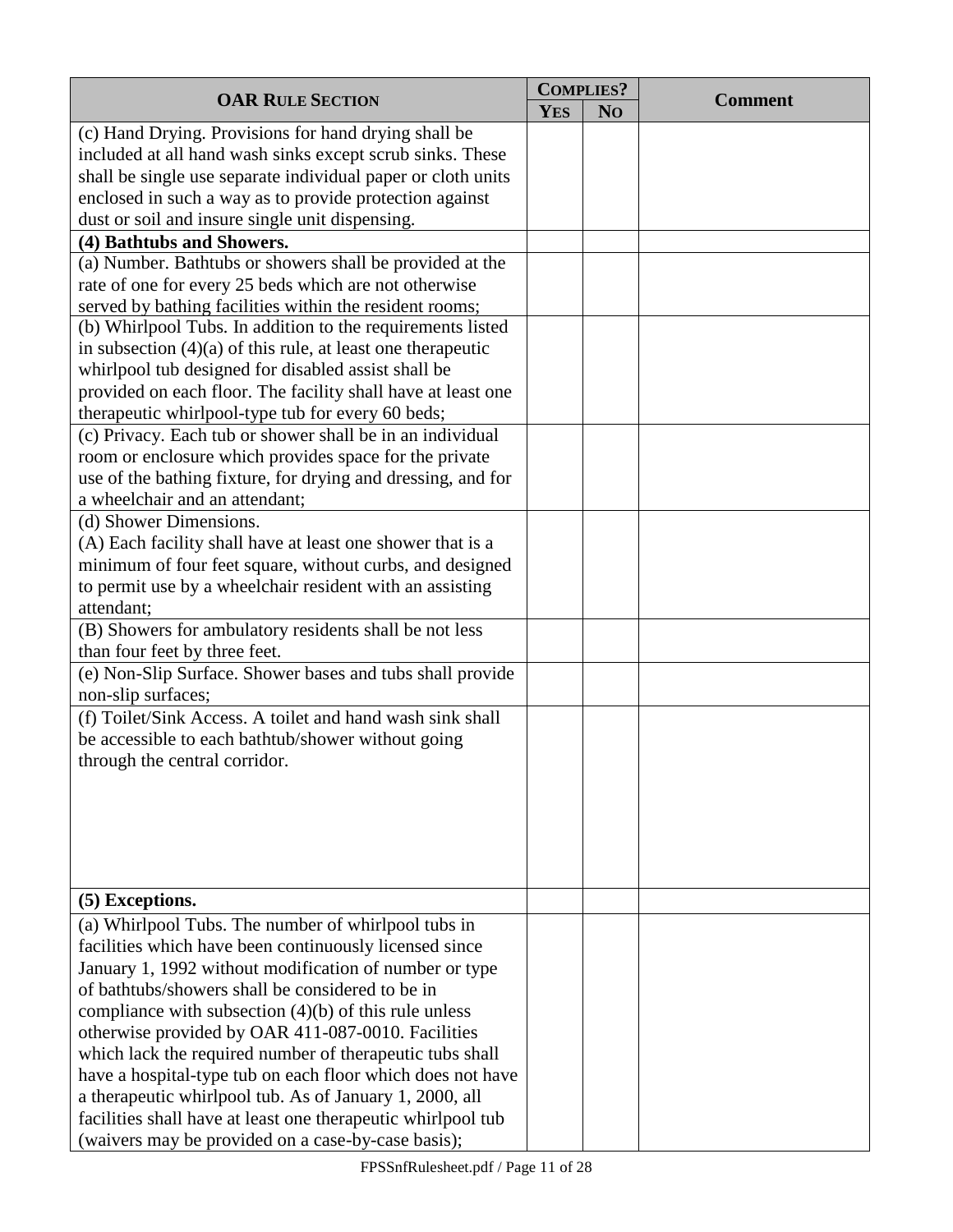| <b>OAR RULE SECTION</b>                                                                                                 |            | <b>COMPLIES?</b> | <b>Comment</b> |
|-------------------------------------------------------------------------------------------------------------------------|------------|------------------|----------------|
|                                                                                                                         | <b>YES</b> | N <sub>O</sub>   |                |
| (b) Showers. Facilities which have been continuously                                                                    |            |                  |                |
| licensed since January 1, 1992 shall not be required to                                                                 |            |                  |                |
| meet the dimensions or design criteria defined in                                                                       |            |                  |                |
| subsection $(4)(d)$ of this rule or requirements for dressing                                                           |            |                  |                |
| and drying areas adjacent showers and tubs;                                                                             |            |                  |                |
| (c) Toilets. Facilities continuously licensed since January                                                             |            |                  |                |
| 1, 1992 shall be exempt from section (2) of this rule                                                                   |            |                  |                |
| unless otherwise provided by OAR 411-087-0010;                                                                          |            |                  |                |
| (d) Hand Wash Sinks. In facilities with rooms                                                                           |            |                  |                |
| continuously licensed since January 1,1992, without                                                                     |            |                  |                |
| meeting subsection $(3)(a)$ of this rule, such rooms shall be<br>exempt from this requirement unless otherwise provided |            |                  |                |
| by OAR 411-087-0010                                                                                                     |            |                  |                |
| (e) Spouts, Faucet Handles. Facilities continuously                                                                     |            |                  |                |
| licensed since January 1, 1992 without meeting paragraph                                                                |            |                  |                |
| $(3)(a)(E)$ of this rule shall be exempt from such paragraph                                                            |            |                  |                |
| unless the spouts/faucets are replaced or otherwise                                                                     |            |                  |                |
| provided by OAR 411-087-0010;                                                                                           |            |                  |                |
| (f) Accessibility. Facilities continuously licensed since                                                               |            |                  |                |
| January 1, 1992 without meeting subsection $(3)(a)$ of this                                                             |            |                  |                |
| rule shall be exempted from such subsection unless the                                                                  |            |                  |                |
| spouts/faucets are replaced or otherwise provided by OAR                                                                |            |                  |                |
| 411-087-0010.                                                                                                           |            |                  |                |
| 411-087-0320<br><b>SOILED AND CLEAN UTILITY</b>                                                                         |            |                  |                |
| <b>ROOMS</b>                                                                                                            |            |                  |                |
| (1) Soiled Utility Room. The facility shall have one or                                                                 |            |                  |                |
| more soiled utility rooms equipped to pre-rinse soiled                                                                  |            |                  |                |
| linens and equipment. Each floor with resident rooms                                                                    |            |                  |                |
| shall have a soiled utility room on the same floor within                                                               |            |                  |                |
| 120 feet of each resident room. The soiled utility room                                                                 |            |                  |                |
| shall be equipped with:                                                                                                 |            |                  |                |
| (a) Hand Wash Sink.                                                                                                     |            |                  |                |
| <b>Note:</b> If a two compartment sink is used to meet                                                                  |            |                  |                |
| subsection $(1)(b)$ of this rule, a separate hand wash sink is                                                          |            |                  |                |
| not required.                                                                                                           |            |                  |                |
| (b) A mechanical sanitizer or two compartment deep sink                                                                 |            |                  |                |
| (minimum dimensions for each compartment of 19 inches                                                                   |            |                  |                |
| by 22 inches by ten inches deep) with hot and cold                                                                      |            |                  |                |
| running water large enough to provide for disinfection of                                                               |            |                  |                |
| resident care equipment;                                                                                                |            |                  |                |
| (c) A flush rim clinical sink with washing device;                                                                      |            |                  |                |
| (d) A work counter;                                                                                                     |            |                  |                |
| (e) Area for storage of linen and trash receptacles;                                                                    |            |                  |                |
| (f) Mechanical ventilation (see Table 2); and                                                                           |            |                  |                |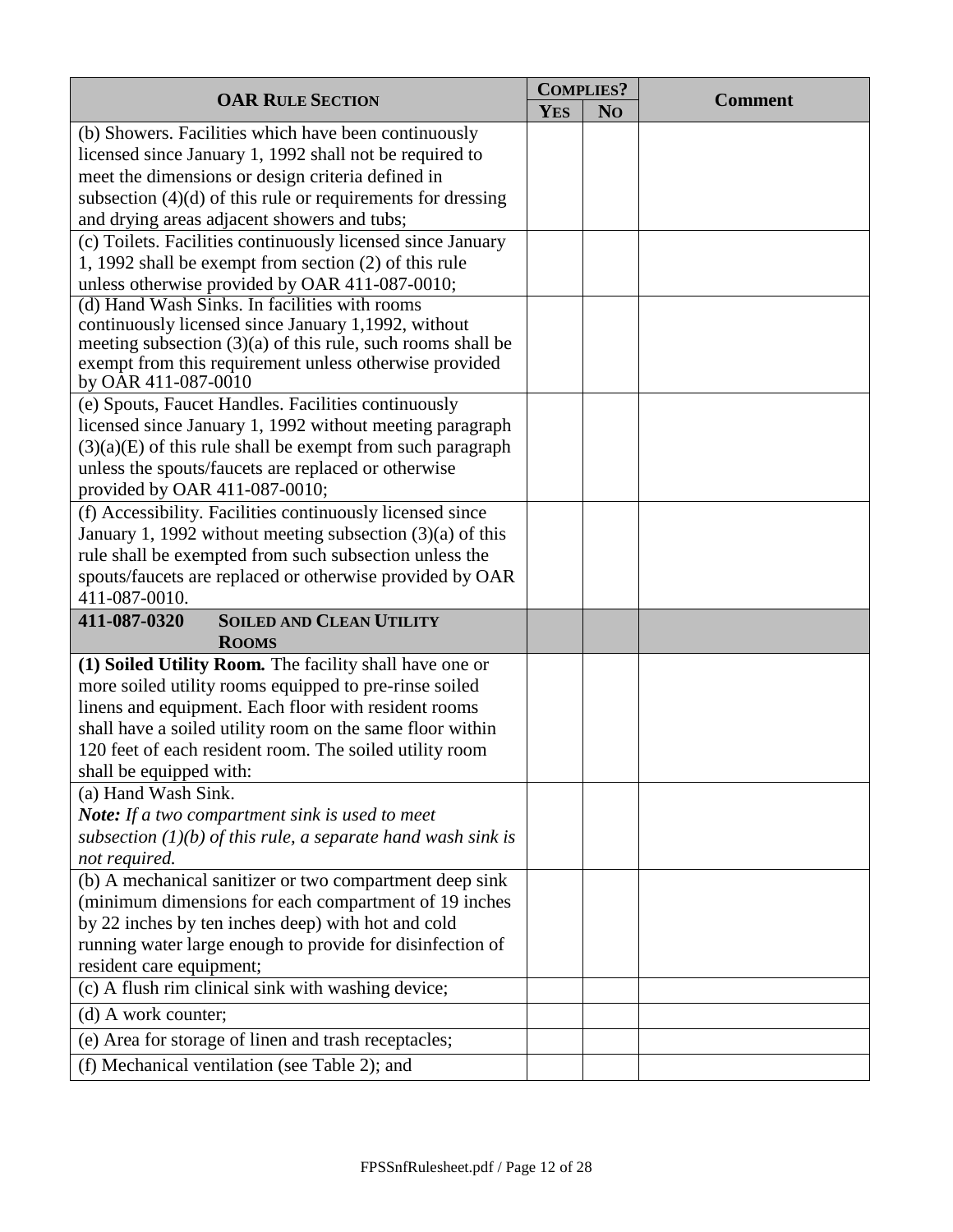|                                                               |            | <b>COMPLIES?</b> | <b>Comment</b> |
|---------------------------------------------------------------|------------|------------------|----------------|
| <b>OAR RULE SECTION</b>                                       | <b>YES</b> | N <sub>O</sub>   |                |
| (g) Storage space. Clean urinals and bedpans may be           |            |                  |                |
| stored in a closable cabinet in the soiled utility room.      |            |                  |                |
| Other clean supplies and equipment may not be stored in       |            |                  |                |
| the soiled utility room.                                      |            |                  |                |
| (2) Clean Utility Room. Each floor with resident rooms        |            |                  |                |
| shall have a clean utility room with a work counter, hand     |            |                  |                |
| wash sink and space for storage and distribution of clean     |            |                  |                |
| and sterile supply materials. The clean utility room may be   |            |                  |                |
| used for storage of clean linens.                             |            |                  |                |
| (3) Exceptions                                                |            |                  |                |
| (a) Locations. The maximum distance from resident room        |            |                  |                |
| to soiled utility room in facilities which have been          |            |                  |                |
| continuously licensed since January 1, 1992 may exceed        |            |                  |                |
| 120 feet unless otherwise provided by OAR 411-087-            |            |                  |                |
| 0010;                                                         |            |                  |                |
| (b) Ventilation. Facilities continuously licensed since       |            |                  |                |
| January 1, 1992 without meeting subsection $(1)(f)$ of this   |            |                  |                |
| rule shall be exempt from such subsection unless              |            |                  |                |
| otherwise provided by OAR 411-087-0010;                       |            |                  |                |
| (c) Sink. Facilities continuously licensed since January 1,   |            |                  |                |
| 1992 with a single compartment deep sink shall not be         |            |                  |                |
| required to have a double deep sink or mechanical             |            |                  |                |
| sanitizer in the soiled utility room unless the sink is       |            |                  |                |
| replaced or otherwise provided by OAR 411-087-0010.           |            |                  |                |
| 411-087-0330<br><b>EMPLOYEE ROOMS.</b>                        |            |                  |                |
| (1) Rooms Required. The facility shall have an employee       |            |                  |                |
| lounge and room(s) for conferences, meetings and in-          |            |                  |                |
| service training. This requirement may be met with a          |            |                  |                |
| multi-purpose room, but must be in addition to space          |            |                  |                |
| required for residents.                                       |            |                  |                |
| (2) Exceptions. Facilities continuously licensed since        |            |                  |                |
| January 1, 1992 shall be exempt from section (1) of this      |            |                  |                |
| rule unless otherwise provided by OAR 411-087-0010.           |            |                  |                |
|                                                               |            |                  |                |
| 411-087-0340<br><b>STORAGE ROOMS.</b>                         |            |                  |                |
| (1) General Storage. General storage room(s) shall have       |            |                  |                |
| a total area of not less than five square feet per bed. This  |            |                  |                |
| space shall include an equipment storage room on each         |            |                  |                |
| floor (which has resident rooms) for equipment such as        |            |                  |                |
| I.V. stands, inhalators, air mattresses, and walkers.         |            |                  |                |
| Separate storage space shall be provided for storage of       |            |                  |                |
| commodes (this may be in the soiled utility room). There      |            |                  |                |
| shall also be space located out of the path of normal traffic |            |                  |                |
| on each floor for stretchers and wheelchairs.                 |            |                  |                |
| (2) Linen, Food. There shall be separate areas for storage    |            |                  |                |
| of clean linens and food.                                     |            |                  |                |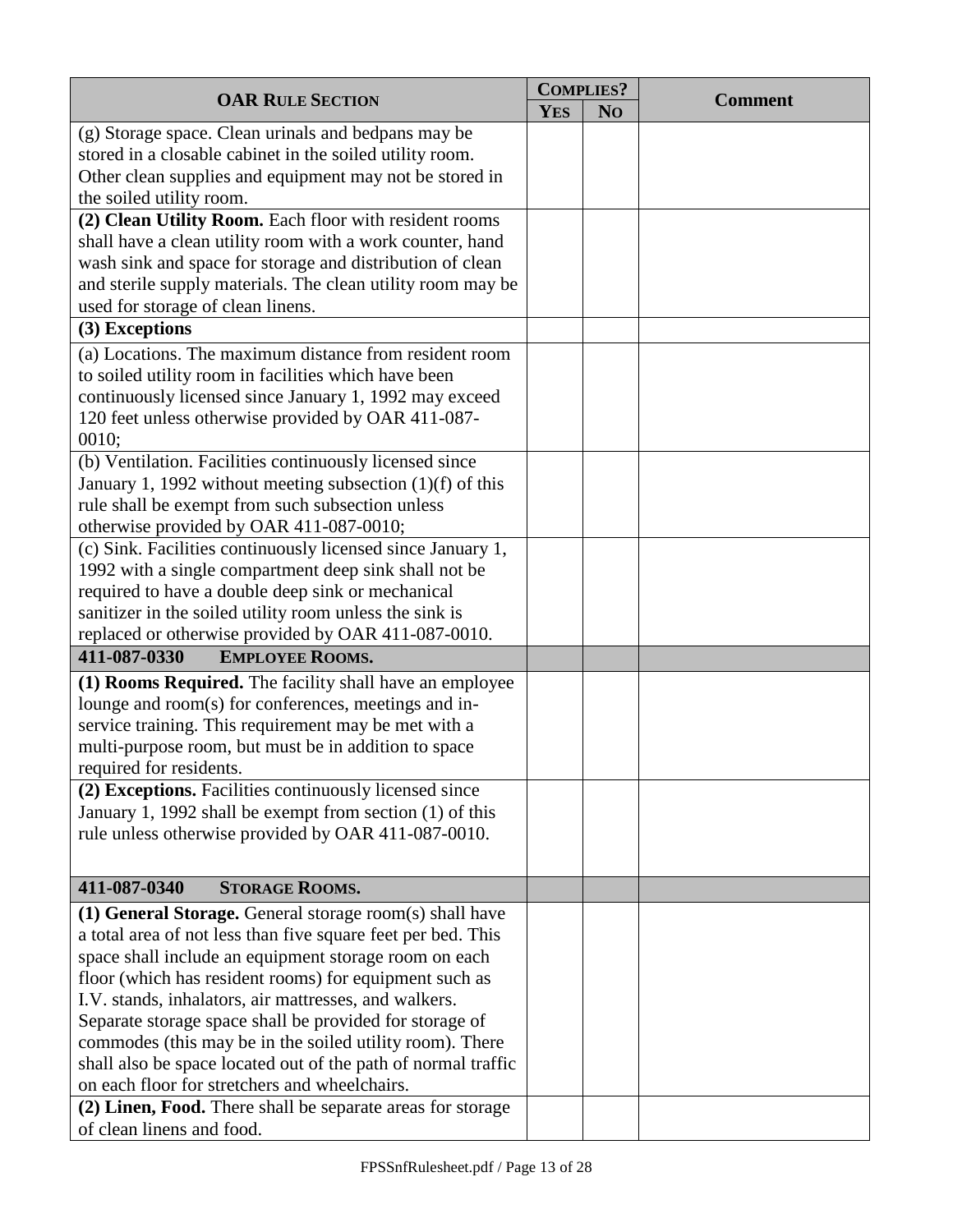|                                                               | <b>COMPLIES?</b> |                |                |
|---------------------------------------------------------------|------------------|----------------|----------------|
| <b>OAR RULE SECTION</b>                                       | <b>YES</b>       | N <sub>O</sub> | <b>Comment</b> |
| (3) Maintenance Equipment and Supplies. Space shall           |                  |                |                |
| be provided for storage of building and yard maintenance      |                  |                |                |
| equipment and supplies which are kept at the facility.        |                  |                |                |
| (4) Exceptions. Facilities continuously licensed since        |                  |                |                |
| January 1, 1992 shall be exempt from the square footage       |                  |                |                |
| requirements in section (1) of this rule unless otherwise     |                  |                |                |
| provided by OAR 411-087-0010.                                 |                  |                |                |
| 411-087-0350<br><b>MAINTENANCE AND</b>                        |                  |                |                |
| <b>HOUSEKEEPING</b>                                           |                  |                |                |
| (1) Maintenance Areas. The facility shall have a              |                  |                |                |
| maintenance shop or area and tools required for equipment     |                  |                |                |
| maintenance.                                                  |                  |                |                |
| (2) Janitor's Closet.                                         |                  |                |                |
|                                                               |                  |                |                |
| (a) Location. In addition to the janitor's closet required in |                  |                |                |
| dietary, there shall be a minimum of one janitor's closet on  |                  |                |                |
| each floor. There shall be a janitor's closet within 120 feet |                  |                |                |
| of every resident room;                                       |                  |                |                |
| (b) Design. Each janitor's closet shall contain a floor       |                  |                |                |
| receptor or service sink with hot and cold running water      |                  |                |                |
| and storage space for housekeeping equipment and              |                  |                |                |
| supplies. All such closets shall have mechanical              |                  |                |                |
| ventilation pursuant to Table 2 and a light fixture and wall  |                  |                |                |
| switch.                                                       |                  |                |                |
| (3) Exceptions. Facilities continuously licensed since        |                  |                |                |
| January 1, 1992 shall be exempt from section (1) and          |                  |                |                |
| subsection $(2)(a)$ of this rule unless otherwise provided by |                  |                |                |
| OAR 411-087-0010                                              |                  |                |                |
|                                                               |                  |                |                |
|                                                               |                  |                |                |
|                                                               |                  |                |                |
|                                                               |                  |                |                |
|                                                               |                  |                |                |
| 411-087-0360<br>HALLWAYS, CORRIDORS AND                       |                  |                |                |
| <b>STAIRWAYS</b>                                              |                  |                |                |
| (1) Dimensions. All resident corridors/hallways serving       |                  |                |                |
| resident living areas shall be a minimum of eight feet in     |                  |                |                |
| width.                                                        |                  |                |                |
| (2) Obstructions. Items such as drinking fountains,           |                  |                |                |
| telephone booths, vending machines, and portable              |                  |                |                |
| equipment shall be located so as not to restrict corridor     |                  |                |                |
| traffic or reduce the corridor width below the required       |                  |                |                |
| minimum.                                                      |                  |                |                |
| (3) Handrails.                                                |                  |                |                |
| (a) Handrails shall be provided on both sides of corridors    |                  |                |                |
| used by residents and on all stairways. A minimum clear       |                  |                |                |
| distance of $1-1/2$ inches (3.8 cm) shall be provided         |                  |                |                |
| between the handrail and the wall;                            |                  |                |                |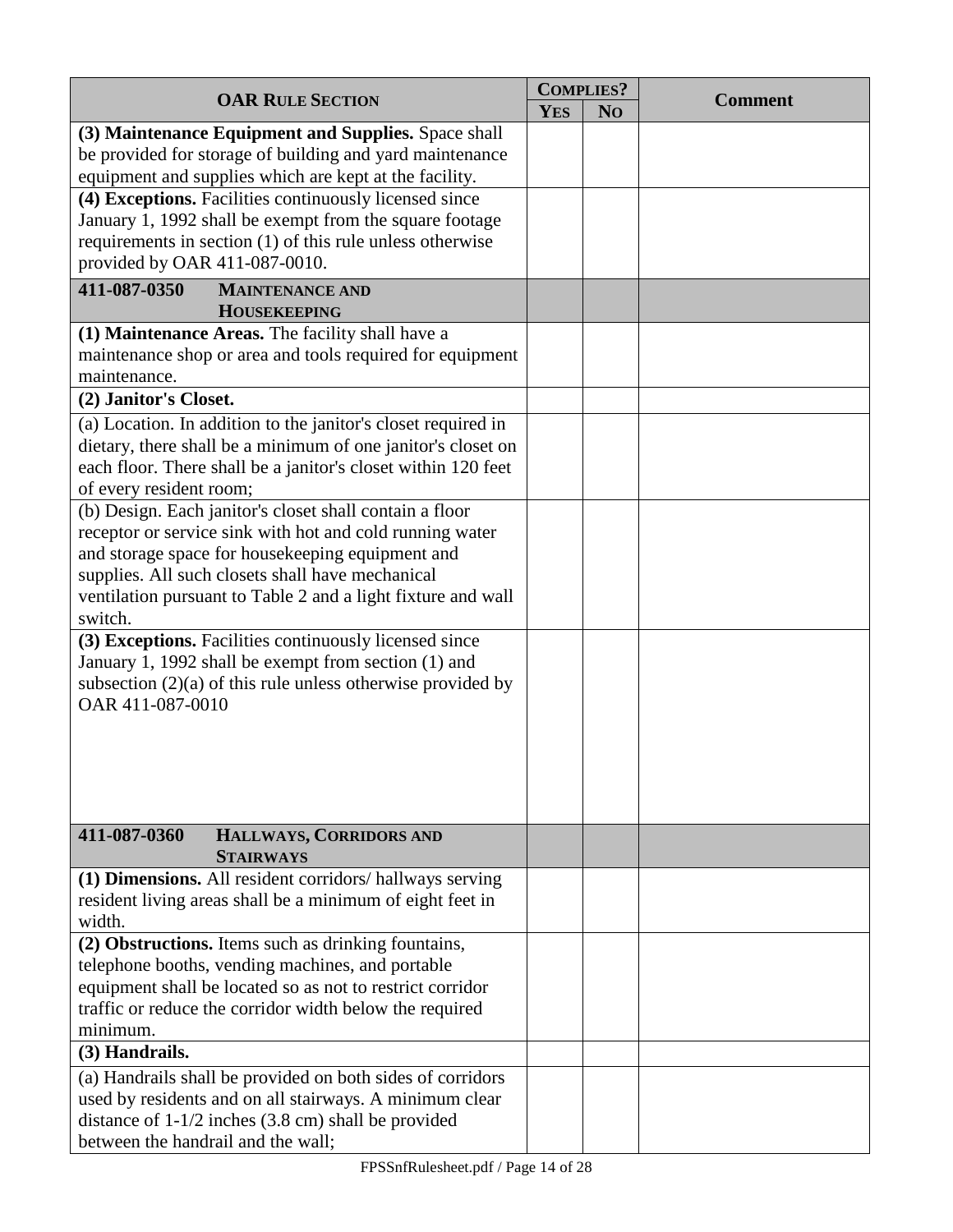|                                                              |            | <b>COMPLIES?</b> |                |
|--------------------------------------------------------------|------------|------------------|----------------|
| <b>OAR RULE SECTION</b>                                      | <b>YES</b> | N <sub>O</sub>   | <b>Comment</b> |
| (b) Ends of handrails shall be returned to the wall or       |            |                  |                |
| otherwise be constructed to prevent snagging the clothes     |            |                  |                |
| of residents.                                                |            |                  |                |
| (4) Exceptions. Except as provided in OAR 411-087-           |            |                  |                |
| 0010, facilities continuously licensed since January 1,      |            |                  |                |
| 1992 shall be exempt from sections (1) and (2) of this rule. |            |                  |                |
| <b>DOORS AND WINDOWS</b><br>411-087-0400                     |            |                  |                |
| $(1)$ Doors.                                                 |            |                  |                |
| (a) Interior doors:                                          |            |                  |                |
| (A) The minimum width of all doors to rooms with beds        |            |                  |                |
| shall be three feet, eight inches $(1.12)$ meters clear      |            |                  |                |
| opening and six feet, eight inches (2.03 meters) high.       |            |                  |                |
| Doors to rooms needing access for stretchers, residents'     |            |                  |                |
| toilet rooms and rooms needing access for wheelchairs        |            |                  |                |
| shall have a minimum width of two feet, eight inches         |            |                  |                |
| (85.82 cm) clear opening;                                    |            |                  |                |
| (B) Doors on all openings to corridors shall be swing type;  |            |                  |                |
| (C) Space shall be provided in front and adjacent to doors   |            |                  |                |
| to allow space for persons in wheelchairs;                   |            |                  |                |
| (D) Doors, except those to spaces such as small closets      |            |                  |                |
| (less than ten cubic feet) which are not subject to          |            |                  |                |
| occupancy, shall not swing into corridors in a manner that   |            |                  |                |
| might obstruct traffic flow or reduce the required corridor  |            |                  |                |
| width. Closet that are ten or more cubic feet are            |            |                  |                |
| considered as occupy-able spaces;                            |            |                  |                |
| (E) Interior doors which go between areas frequented by      |            |                  |                |
| residents and which may be locked shall have                 |            |                  |                |
| electromagnetic locks which automatically release in the     |            |                  |                |
| event of fire alarm or power failure.                        |            |                  |                |
| (b) Exterior Doors.                                          |            |                  |                |
| (A) Exit/entrance doors with electromagnetic locks shall     |            |                  |                |
| automatically release in the event of fire alarm or power    |            |                  |                |
| failure;                                                     |            |                  |                |
| (B) Exit/entrance doors shall be keyed or otherwise          |            |                  |                |
| designed to allow all staff to promptly and easily exit;     |            |                  |                |
| (C) Exit/entrance door locks shall be approved by the        |            |                  |                |
| Office of the State Fire Marshal;                            |            |                  |                |
| (D) Space shall be provided in front of and adjacent to      |            |                  |                |
| doors to allow space for persons in wheelchairs.             |            |                  |                |
| (2) Windows.                                                 |            |                  |                |
| (a) All outer windows that open shall have insect screens;   |            |                  |                |
| (b) Windows above the first floor shall be designed to       |            |                  |                |
| minimize potential for accidental falls when open;           |            |                  |                |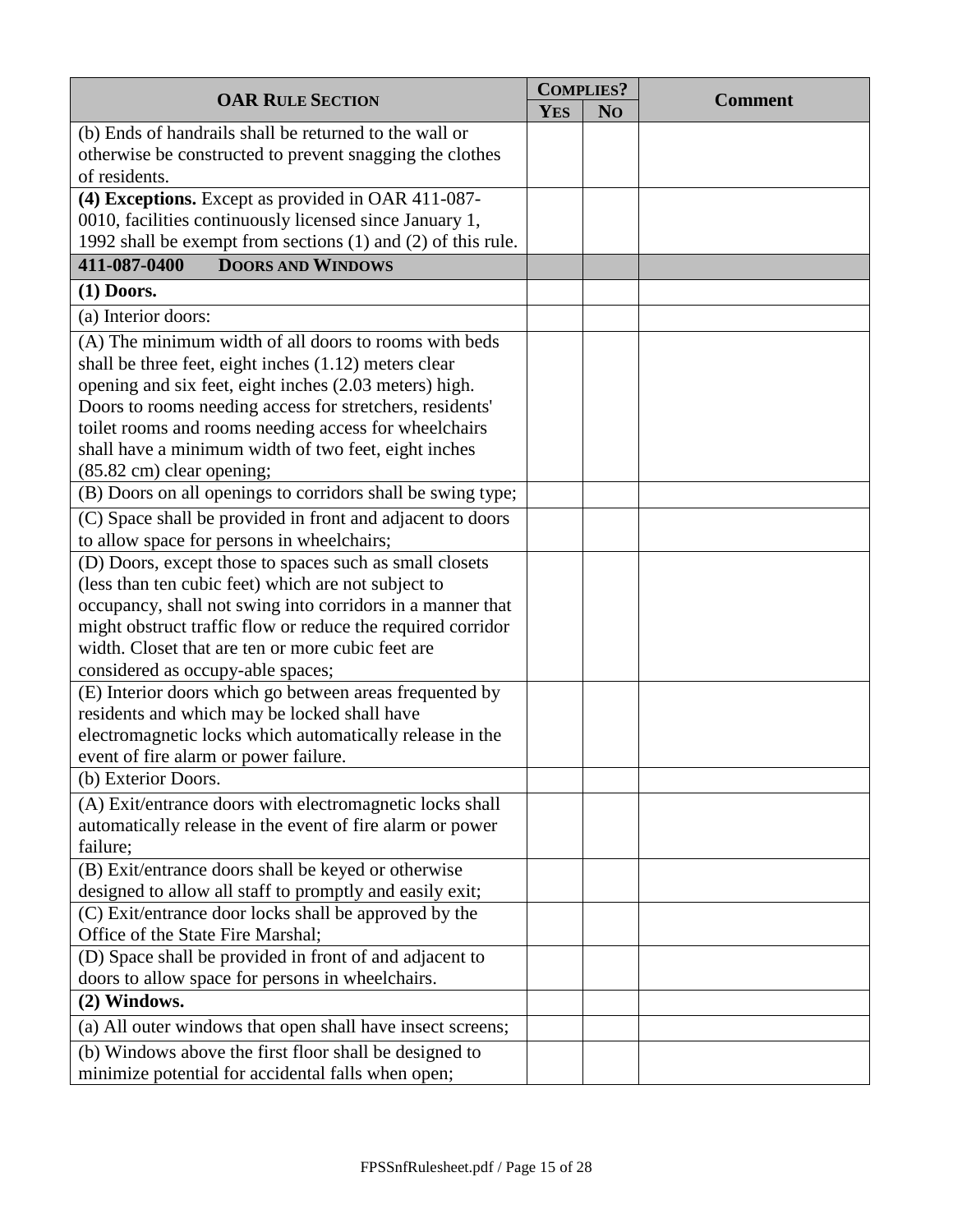|                                                             | <b>COMPLIES?</b> |                |                |
|-------------------------------------------------------------|------------------|----------------|----------------|
| <b>OAR RULE SECTION</b>                                     | <b>YES</b>       | N <sub>O</sub> | <b>Comment</b> |
| (c) All resident rooms shall have outside windows with      |                  |                |                |
| sills not more than three feet above the floor with a       |                  |                |                |
| minimum area of ten percent of the floor area. The          |                  |                |                |
| window will must be above ground level;                     |                  |                |                |
| (d) Window shades, draperies, or blinds must be provided    |                  |                |                |
| to control the amount of outside light and to assure the    |                  |                |                |
| privacy of residents;                                       |                  |                |                |
| (e) Windows in resident rooms shall open without the use    |                  |                |                |
| of tools. Windows in buildings designed with an             |                  |                |                |
| engineered smoke control system in accordance with          |                  |                |                |
| NFPA 90A are not required to be operable.                   |                  |                |                |
| (3) Exceptions.                                             |                  |                |                |
| (a) Doors. In facilities with rooms continuously licensed   |                  |                |                |
| since January 1, 1992 without meeting requirements in       |                  |                |                |
| section (1) of this rule, such rooms shall be exempt from   |                  |                |                |
| such requirement unless required to conform pursuant to     |                  |                |                |
| OAR 411-087-0010 or required to conform pursuant to         |                  |                |                |
| state building codes;                                       |                  |                |                |
| (b) Windows. Facilities continuously licensed since         |                  |                |                |
| January 1, 1992 shall be exempt from subsection $(2)(a)$ of |                  |                |                |
| this rule unless otherwise provided by OAR 411-087-         |                  |                |                |
| 0010.                                                       |                  |                |                |
|                                                             |                  |                |                |
|                                                             |                  |                |                |
|                                                             |                  |                |                |
| 411-087-0410<br>FLOORS, CEILINGS AND WALLS                  |                  |                |                |
| (1) General Requirements:                                   |                  |                |                |
| (a) Finish, trim, wall and floor construction shall be free |                  |                |                |
| from spaces that can harbor rodents and insects;            |                  |                |                |
| (b) Finish on walls, floors and ceilings in resident areas  |                  |                |                |
| shall provide for a low sheen surface to minimize reflected |                  |                |                |
| glare;                                                      |                  |                |                |
| (c) Rooms containing heat producing equipment (such as      |                  |                |                |
| boiler or heater rooms and laundries) shall be insulated    |                  |                |                |
| and ventilated to prevent any floor surface above from      |                  |                |                |
| exceeding a temperature ten degrees Fahrenheit (six         |                  |                |                |
| degrees Celsius) above the ambient room temperature;        |                  |                |                |
| (d) The noise reduction criteria shown on Table 1 shall     |                  |                |                |
| apply to partition, floor, and ceiling construction in      |                  |                |                |
| resident areas.                                             |                  |                |                |
| (2) Floors and Wall Base:                                   |                  |                |                |
| (a) Floor materials shall be easily cleanable and have wear |                  |                |                |
| resistance appropriate for the location involved. Floors in |                  |                |                |
| shower and bath areas shall have a non-slip surface;        |                  |                |                |
| (b) Thresh holds shall be constructed to facilitate use of  |                  |                |                |
| wheelchairs and carts;                                      |                  |                |                |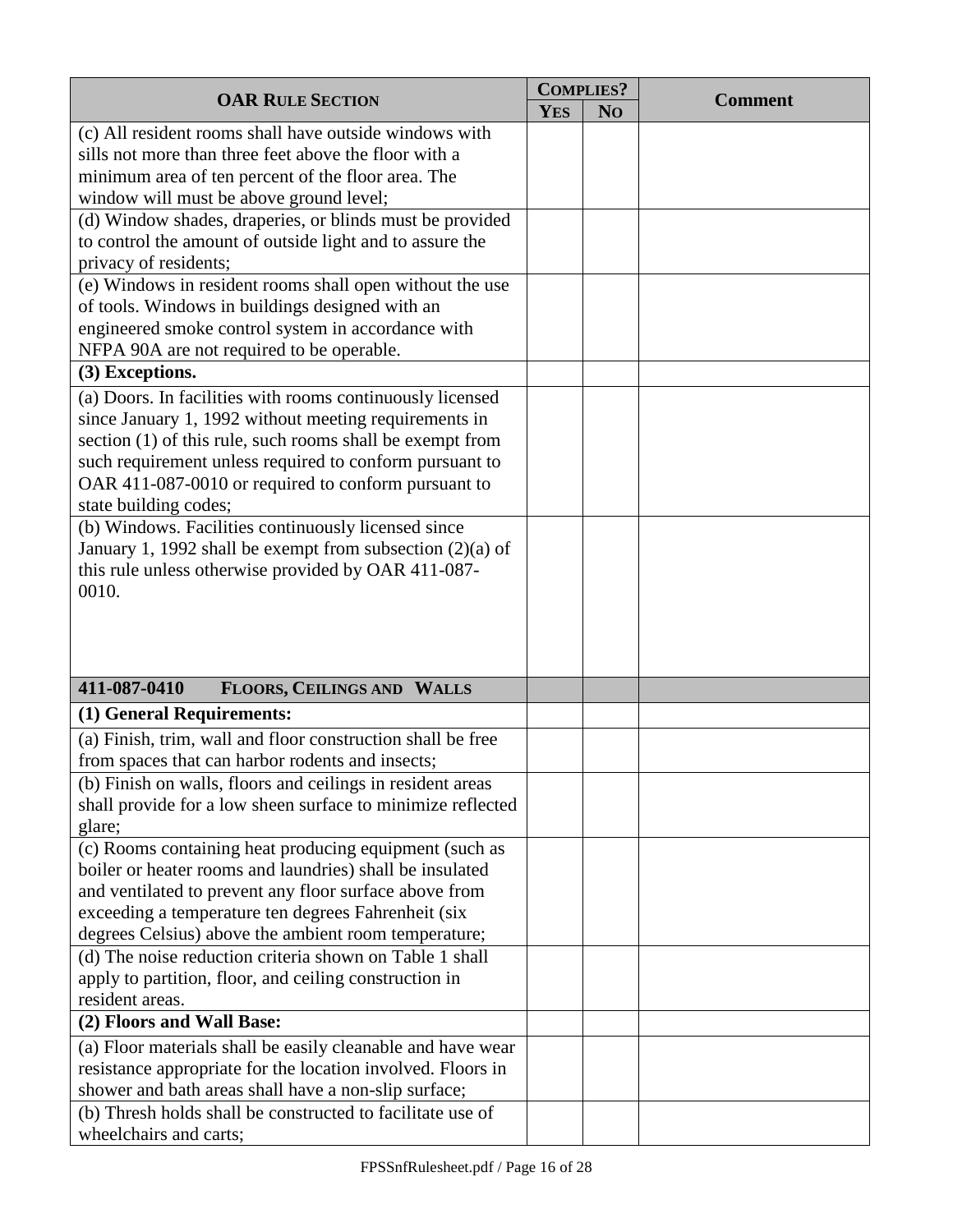|                                                              |            | <b>COMPLIES?</b> |                |
|--------------------------------------------------------------|------------|------------------|----------------|
| <b>OAR RULE SECTION</b>                                      | <b>YES</b> | N <sub>O</sub>   | <b>Comment</b> |
| (c) Rugs or carpeting shall be Class I or II in accordance   |            |                  |                |
| with NFPA 101, Chapter 6;                                    |            |                  |                |
| (d) Wall bases in kitchens, soiled utility rooms, central    |            |                  |                |
| bathing areas, resident toilet rooms and janitor closets     |            |                  |                |
| shall be self-coved (six inch minimum height), tightly       |            |                  |                |
| sealed with the wall;                                        |            |                  |                |
| (e) Top-set rubber or vinyl base, where used, shall be       |            |                  |                |
| sealed to the floor and walls.                               |            |                  |                |
| (3) Ceilings:                                                |            |                  |                |
| (a) The minimum ceiling height shall be a nominal eight      |            |                  |                |
| feet (2.44 m) with the following exceptions:                 |            |                  |                |
| (A) Boiler rooms shall have ceiling clearances not less      |            |                  |                |
| than two feet, six inches (76 cm) above the main boiler      |            |                  |                |
| header and connecting piping;                                |            |                  |                |
| (B) Rooms containing ceiling-mounted equipment shall         |            |                  |                |
| have height required to accommodate the equipment;           |            |                  |                |
| (C) Ceilings in corridors, storage rooms, toilet rooms, and  |            |                  |                |
| closets shall be not less than seven feet, six inches (2.29) |            |                  |                |
| $m)$ ;                                                       |            |                  |                |
| (D) Suspended tracks, rails, and pipes located in path of    |            |                  |                |
| normal traffic shall be not less than six feet, eight inches |            |                  |                |
| $(2.03 \text{ m})$ above the floor;                          |            |                  |                |
| (E) Activity, recreation and exercise rooms, and similar     |            |                  |                |
| spaces where impact noises may be generated shall not be     |            |                  |                |
| located directly over resident bed areas unless special      |            |                  |                |
| provisions are made to minimize such noise.                  |            |                  |                |
| (b) Ceilings in the dietary and food preparation areas shall |            |                  |                |
| have a smooth surface, be light in color, and cover all      |            |                  |                |
| overhead piping and duct work;                               |            |                  |                |
| (c) Acoustical ceilings (i.e., acoustical tile) shall be     |            |                  |                |
| provided for corridors in resident areas, nurses' stations,  |            |                  |                |
| dayrooms, recreation rooms, dining areas, and waiting        |            |                  |                |
| areas. Other methods of sound control (e.g., carpeting)      |            |                  |                |
| will be accepted by the Division if they meet STC            |            |                  |                |
| classification requirements in Table 1 of these rules).      |            |                  |                |
| $(4)$ Walls:                                                 |            |                  |                |
| (a) Wall finishes shall be easily cleanable and, in the      |            |                  |                |
| immediate area of plumbing fixtures, shall be smooth and     |            |                  |                |
| moisture resistant;                                          |            |                  |                |
| (b) All walls of rooms in which food or drink is prepared    |            |                  |                |
| or stored and in dishwashing areas shall be smooth,          |            |                  |                |
| moisture resistant and light in color.                       |            |                  |                |
| (5) Exceptions:                                              |            |                  |                |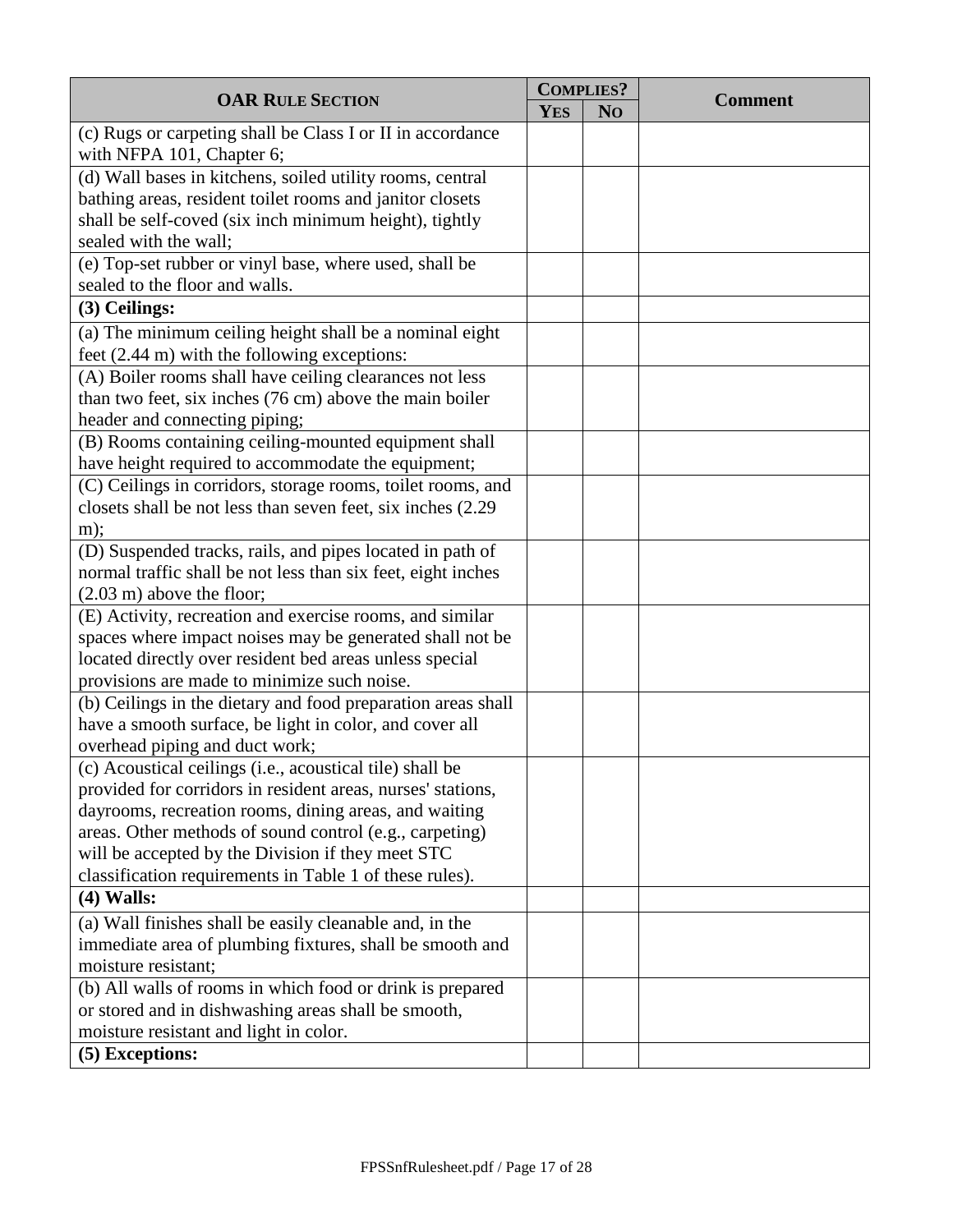| <b>OAR RULE SECTION</b>                                                                                 | <b>COMPLIES?</b> |                | <b>Comment</b> |
|---------------------------------------------------------------------------------------------------------|------------------|----------------|----------------|
|                                                                                                         | <b>YES</b>       | N <sub>O</sub> |                |
| (a) Self-Covered Wall Base. Facilities which have been                                                  |                  |                |                |
| continuously licensed since January 1, 1992 shall not be                                                |                  |                |                |
| required to have self-covered base as required in                                                       |                  |                |                |
| subsection $(2)(d)$ of this rule unless otherwise provided by                                           |                  |                |                |
| OAR 411-087-0010;                                                                                       |                  |                |                |
| (b) Noise Reduction. Facilities which have been                                                         |                  |                |                |
| continuously licensed since January 1, 1992 shall not be                                                |                  |                |                |
| required to meet noise reduction criteria as required in                                                |                  |                |                |
| subsection $(1)(d)$ of this rule unless otherwise provided by<br>OAR 411-087-0010;                      |                  |                |                |
| (c) Acoustical Ceilings. Facilities which have been                                                     |                  |                |                |
| continuously licensed since January 1, 1992 shall not be                                                |                  |                |                |
| required to have acoustical ceilings as required in                                                     |                  |                |                |
| subsection $(3)(c)$ of this rule unless otherwise provided by                                           |                  |                |                |
| OAR 411-087-0010.                                                                                       |                  |                |                |
| ELECTRICAL SYSTEMS: GENERAL<br>411-087-0420                                                             |                  |                |                |
| (1) Panel Boards. Panel boards serving lighting and                                                     |                  |                |                |
| appliance circuits shall be located on the same floor as the                                            |                  |                |                |
| circuits they serve. This requirement does not apply to                                                 |                  |                |                |
| emergency system circuits.                                                                              |                  |                |                |
| (2) Receptacles (Convenience Outlets):                                                                  |                  |                |                |
| (a) Resident Room. Each resident room shall have duplex                                                 |                  |                |                |
| grounding type receptacles as follows: Two located near                                                 |                  |                |                |
| the head of each bed, and one for television if used, and                                               |                  |                |                |
| one on another wall;<br>(b) Corridors. Duplex grounding receptacles for general                         |                  |                |                |
| use shall be installed approximately 50 feet (15.24 m)                                                  |                  |                |                |
| apart in all corridors and within 25 feet (7.62 m) of ends                                              |                  |                |                |
| of corridors:                                                                                           |                  |                |                |
| (c) GFI Outlets. All outlets within five feet of a sink shall                                           |                  |                |                |
| be a GFI type outlet. The resident sink located either in the                                           |                  |                |                |
| resident room or the adjacent resident toilet room shall                                                |                  |                |                |
| have a GFI type outlet located within five feet of the sink.                                            |                  |                |                |
| (3) Emergency Electrical Service:                                                                       |                  |                |                |
| (a) General. To provide electricity during an interruption                                              |                  |                |                |
| of the normal electric supply, an emergency source of                                                   |                  |                |                |
| electricity shall be provided and connected to certain                                                  |                  |                |                |
| circuits for lighting and power as follows:                                                             |                  |                |                |
| (A) Illumination for means of egress as required in NFPA                                                |                  |                |                |
| Life Safety Code 101;                                                                                   |                  |                |                |
| (B) Illumination for exit signs and exit directional signs as<br>required in NFPA Life Safety Code 101; |                  |                |                |
| (C) At least one clearly marked emergency power duplex                                                  |                  |                |                |
| receptacle in each dining area, food preparation area, and                                              |                  |                |                |
| restorative care room;                                                                                  |                  |                |                |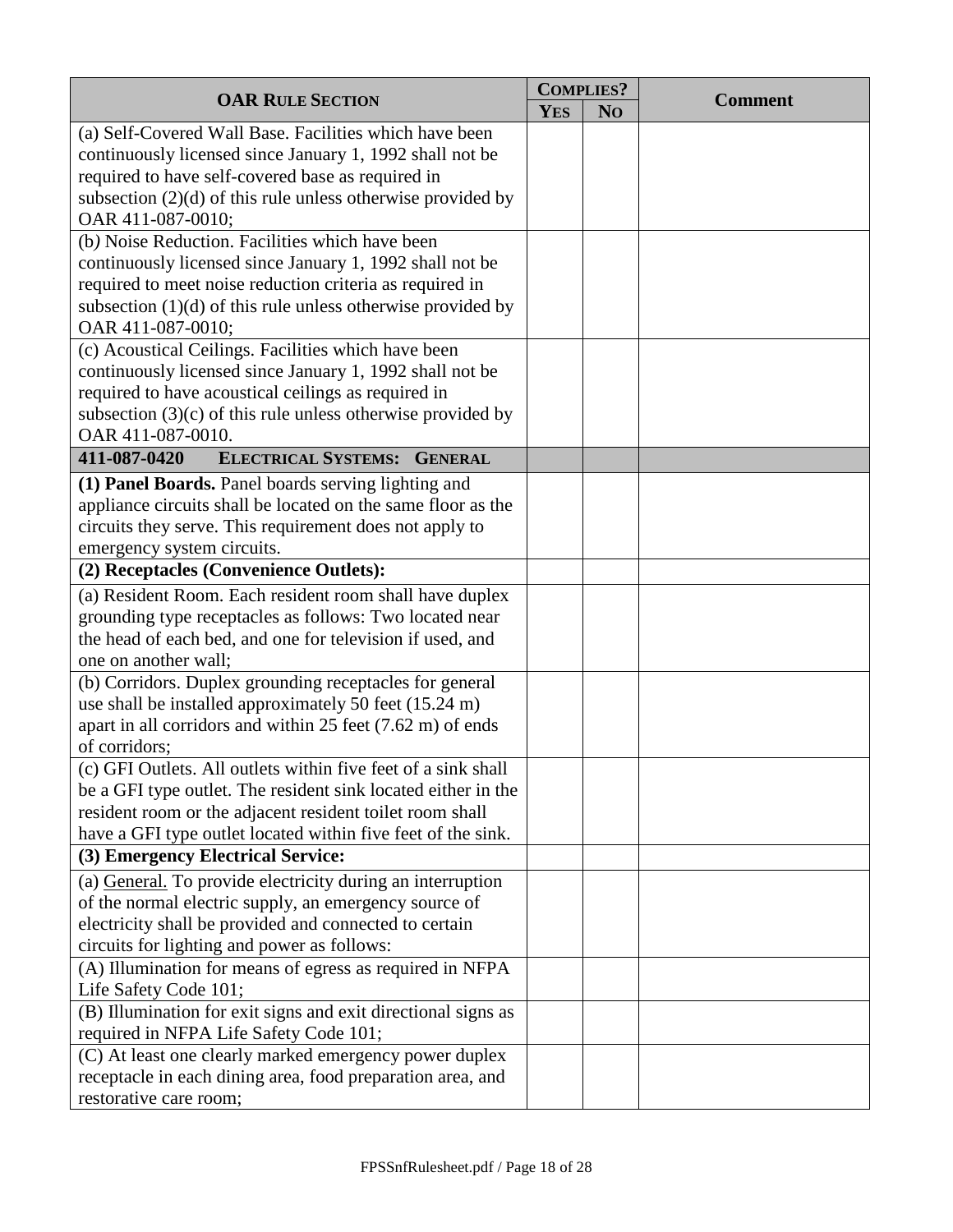| <b>OAR RULE SECTION</b>                                         |            | <b>COMPLIES?</b> | <b>Comment</b> |
|-----------------------------------------------------------------|------------|------------------|----------------|
|                                                                 | <b>YES</b> | N <sub>O</sub>   |                |
| (D) At least one clearly marked emergency power duplex          |            |                  |                |
| receptacle in each resident room and at each nursing            |            |                  |                |
| station;                                                        |            |                  |                |
| (E) Nurses' calling systems;                                    |            |                  |                |
| (F) Equipment necessary for maintaining telephone               |            |                  |                |
| service;                                                        |            |                  |                |
| (G) Elevator service that will reach every resident floor       |            |                  |                |
| when resident rooms are located on other than ground            |            |                  |                |
| floor;                                                          |            |                  |                |
| (H) Equipment for heating resident rooms to maintain a          |            |                  |                |
| minimum temperature of 65 degrees in each resident              |            |                  |                |
| room;                                                           |            |                  |                |
| (I) General illumination at the nurses' stations, in the        |            |                  |                |
| kitchen, and at selected receptacles in the vicinity of the     |            |                  |                |
| generator set;<br>(J) Paging or speaker systems if intended for |            |                  |                |
| communication during emergency;                                 |            |                  |                |
| (K) Alarm systems including fire alarms activated at            |            |                  |                |
| manual stations, water flow alarm devices of sprinkler          |            |                  |                |
| system if electrically operated, fire and smoke detecting       |            |                  |                |
| systems, and alarms required for nonflammable medical           |            |                  |                |
| gas systems if installed; and                                   |            |                  |                |
| (L) Coolers for storage of food.                                |            |                  |                |
| (b) Details. Emergency lighting and emergency outlets in        |            |                  |                |
| resident rooms shall be in operation within ten seconds         |            |                  |                |
| after the interruption of normal electric power supply.         |            |                  |                |
| Emergency service to other receptacles and equipment            |            |                  |                |
| may be delayed automatic or manually connected.                 |            |                  |                |
| Receptacles connected to emergency power shall be               |            |                  |                |
| distinctively marked. Stored fuel capacity shall be             |            |                  |                |
| sufficient for not less than 24-hour operation of the           |            |                  |                |
| generator;                                                      |            |                  |                |
| (c) Referenced Regulations.<br>Note: OAR 411-087-0020;          |            |                  |                |
| (d) Flashlights. Functioning flashlights shall be readily       |            |                  |                |
| available in the kitchen, administrator's office, and at each   |            |                  |                |
| nursing station.                                                |            |                  |                |
| (4) Exceptions. Resident rooms in facilities which have         |            |                  |                |
| been continuously licensed since January 1, 1992 and            |            |                  |                |
| which are not used for residents using life-support             |            |                  |                |
| equipment (e.g., ventilators, continuous suction devices)       |            |                  |                |
| shall not be required to meet paragraphs $(3)(a)(C)$ -(L) of    |            |                  |                |
| this rule unless otherwise provided by OAR 411-087-             |            |                  |                |
| 0010.                                                           |            |                  |                |
| 411-087-0430<br><b>ELECTRICAL SYSTEMS: LIGHTING</b>             |            |                  |                |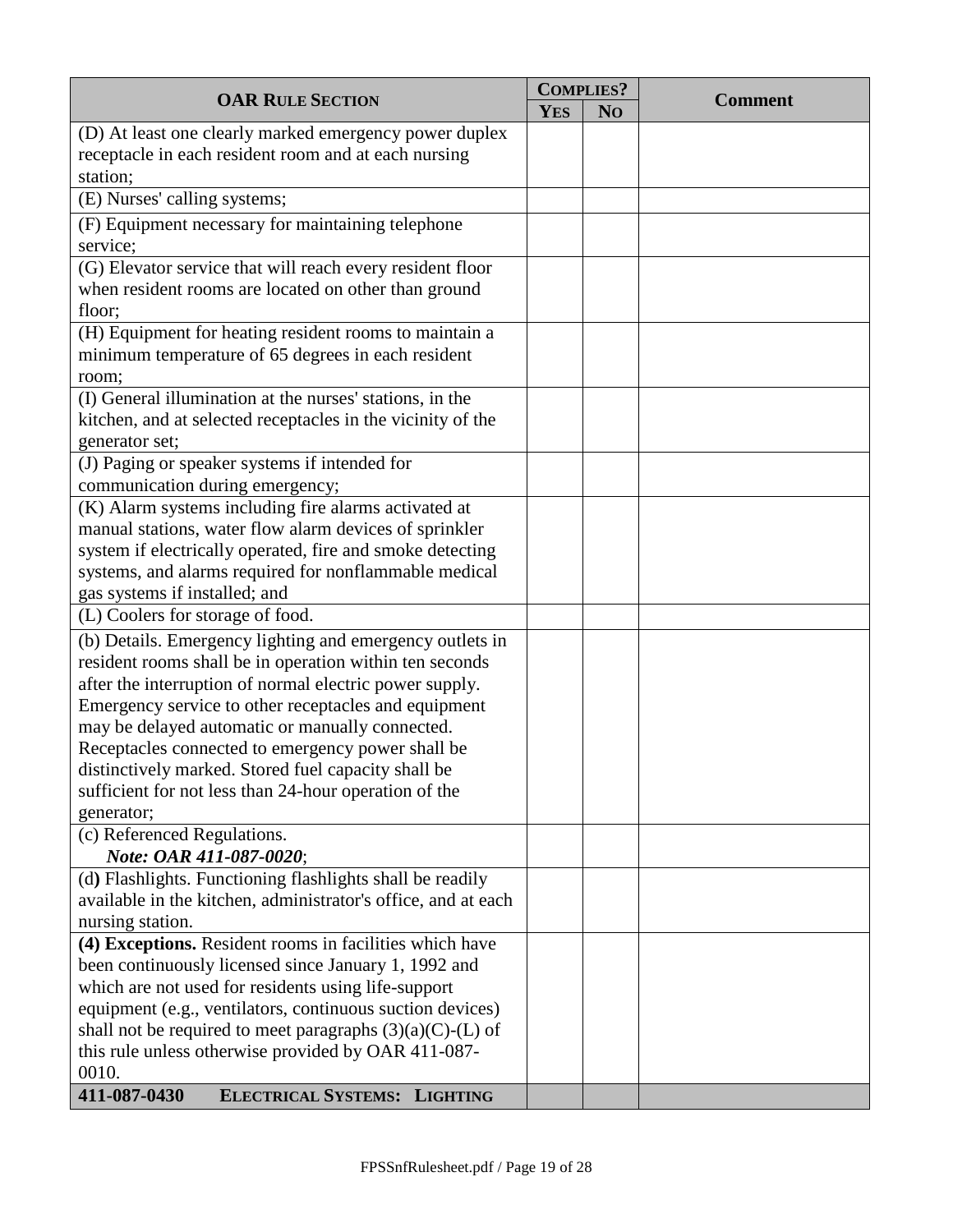| <b>OAR RULE SECTION</b>                                                                                                 | <b>COMPLIES?</b> |                | <b>Comment</b> |
|-------------------------------------------------------------------------------------------------------------------------|------------------|----------------|----------------|
|                                                                                                                         | <b>YES</b>       | N <sub>O</sub> |                |
| (1) Purpose. The purpose of this rule is to help ensure                                                                 |                  |                |                |
| nursing facility lighting which provides the best visual                                                                |                  |                |                |
| acuity possible for nursing facility residents. Facility                                                                |                  |                |                |
| design should consider that, due to the normal aging                                                                    |                  |                |                |
| process, the older person requires higher levels of                                                                     |                  |                |                |
| illumination, is much more sensitive to glare, and requires                                                             |                  |                |                |
| greater time to adapt to changes in light levels. The older                                                             |                  |                |                |
| adult generally has reduced contrast sensitivity. Proper                                                                |                  |                |                |
| lighting is important in promoting personal independence,                                                               |                  |                |                |
| psychosocial well-being, minimizing need for staff                                                                      |                  |                |                |
| intervention and preventing accidents.                                                                                  |                  |                |                |
| (2) Lighting Required:                                                                                                  |                  |                |                |
| (a) All spaces occupied by people, machinery, equipment                                                                 |                  |                |                |
| within buildings, approaches to buildings, and parking lots                                                             |                  |                |                |
| shall have lighting;                                                                                                    |                  |                |                |
| (b) Light Fixtures. Light fixtures shall be designed to                                                                 |                  |                |                |
| minimize direct glare; e.g., indirect or diffused lighting,                                                             |                  |                |                |
| and to minimize energy consumption. Bare light bulbs or                                                                 |                  |                |                |
| tubes are not allowed in resident areas or food preparation                                                             |                  |                |                |
| areas;                                                                                                                  |                  |                |                |
| (c) Lighting Intensity. Lighting fixtures and circuitry shall                                                           |                  |                |                |
| have the capability of providing the lighting intensities                                                               |                  |                |                |
| shown in Table 4.                                                                                                       |                  |                |                |
| (3) Natural Light. Windows and skylights shall be                                                                       |                  |                |                |
| utilized to minimize the need for artificial light and to                                                               |                  |                |                |
| allow residents to experience the natural daylight cycle.                                                               |                  |                |                |
| The use of windows and skylights is especially important                                                                |                  |                |                |
| near entrances/exits, in order to avoid difficulty in                                                                   |                  |                |                |
| adjusting to light levels when entering or leaving the                                                                  |                  |                |                |
| facility.                                                                                                               |                  |                |                |
| (4) Walls, Floors, Ceilings, Doors, Windows. Wall, floor                                                                |                  |                |                |
| and ceiling surfaces shall be designed/finished to                                                                      |                  |                |                |
| minimize reflected glare. High contrast surfaces shall be                                                               |                  |                |                |
| used to assist residents with limited visual acuity to                                                                  |                  |                |                |
| recognize the juncture between floor and wall, between                                                                  |                  |                |                |
| wall and door, and between floor and other objects (e.g.,                                                               |                  |                |                |
| toilet):                                                                                                                |                  |                |                |
| (a) On or after January 1, 1994, new paint and other new                                                                |                  |                |                |
| finishes used on ceiling shall have a reflectance value of                                                              |                  |                |                |
| 80 percent or higher. Such paint/finishes shall have a low<br>sheen or matte finish;                                    |                  |                |                |
|                                                                                                                         |                  |                |                |
| (b) On or after January 1, 1994, new paint and other new<br>finishes used on walls above 36 inches from the floor shall |                  |                |                |
| have a reflectance value of 60 percent or higher. Such                                                                  |                  |                |                |
| paint/finishes shall have a low sheen or matte finish;                                                                  |                  |                |                |
| (c) Floors shall have a low sheen or matte finish;                                                                      |                  |                |                |
|                                                                                                                         |                  |                |                |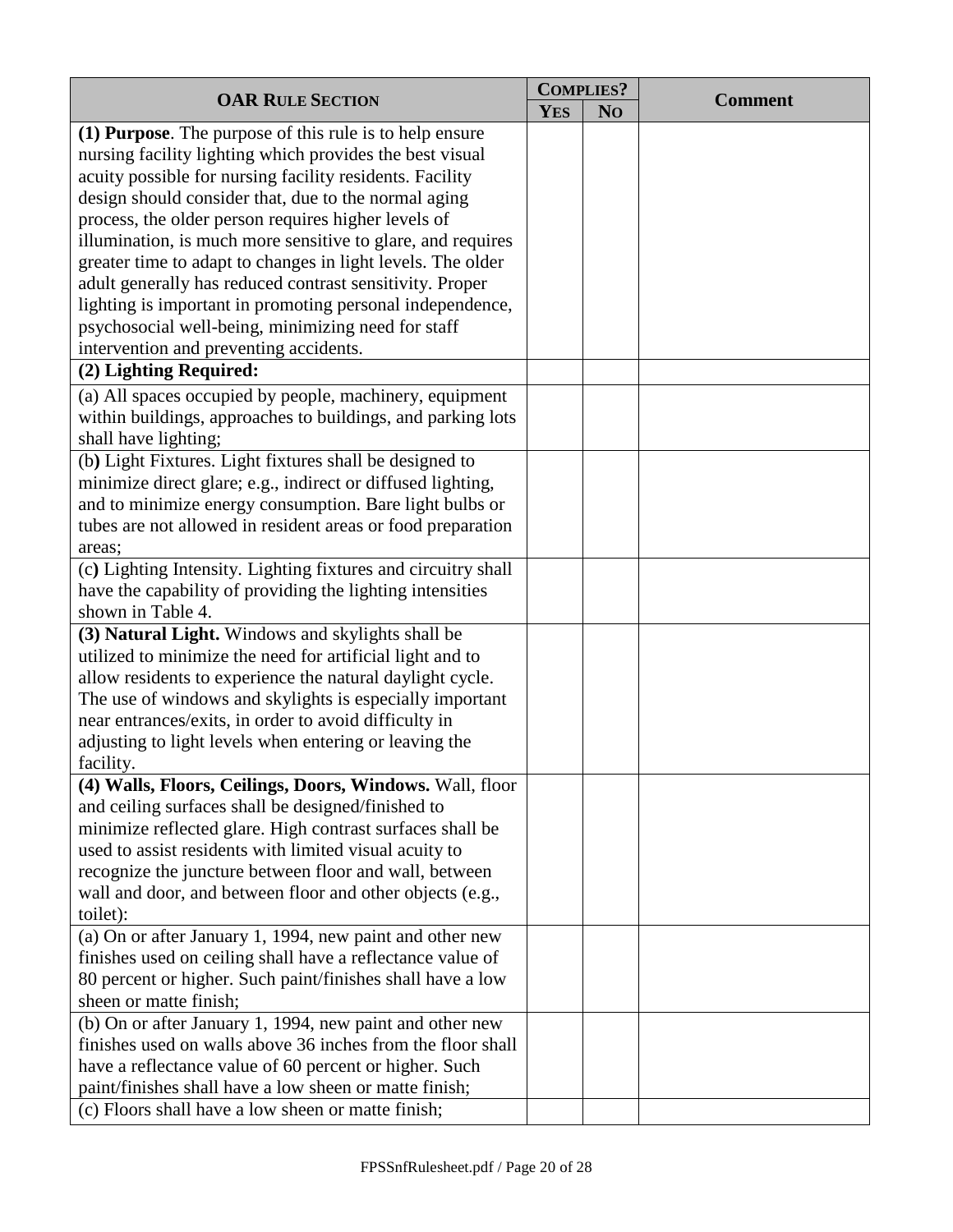| <b>OAR RULE SECTION</b>                                        |            | <b>COMPLIES?</b> | <b>Comment</b> |
|----------------------------------------------------------------|------------|------------------|----------------|
|                                                                | <b>YES</b> | N <sub>O</sub>   |                |
| (d) By January 1, 1997, all windows shall have coverings       |            |                  |                |
| which minimize glare without blocking out all light.           |            |                  |                |
| (5) Resident Rooms. Residents' rooms shall have general        |            |                  |                |
| lighting switchable at the doorway. Resident rooms shall       |            |                  |                |
| also have lighting for each bed suitable for reading and       |            |                  |                |
| indirect low level night illumination switchable at the bed.   |            |                  |                |
| At least one light fixture for night lighting shall be         |            |                  |                |
| switchable at the entrance to each resident room. All          |            |                  |                |
| switches for control of lighting in resident areas shall be of |            |                  |                |
| the quiet operating type.                                      |            |                  |                |
| (6) Exceptions:                                                |            |                  |                |
| (a) Except as provided in OAR 411-087-0010, facilities         |            |                  |                |
| continuously licensed since January 1, 1992, shall be          |            |                  |                |
| exempt from section (3) of this rule;                          |            |                  |                |
| (b) Except as provided in OAR 411-087-0010, facilities         |            |                  |                |
| continuously licensed since January 1, 1992, shall be          |            |                  |                |
| required to have 20 percent of the resident rooms              |            |                  |                |
| (including wardrobe, toilet room entry, toilet room and        |            |                  |                |
| make-up/shaving area) in compliance with Table 4 by            |            |                  |                |
| January 1, 1995. One year after January 1, 1995, and           |            |                  |                |
| every year thereafter, such facility shall be required to      |            |                  |                |
| have an additional 20 percent of the resident rooms in         |            |                  |                |
| compliance with Table 4 until January 1, 1999, at which        |            |                  |                |
| time all resident rooms shall comply;                          |            |                  |                |
| (c) Except as provided in OAR 411-087-0010, facilities         |            |                  |                |
| continuously licensed since January 1, 1992, shall be          |            |                  |                |
| required to meet task lighting requirements for medicine       |            |                  |                |
| preparation area(s) and nurses' station(s) as described in     |            |                  |                |
| Table 4 by January 1, 1995;                                    |            |                  |                |
| (d) Except as provided in OAR 411-087-0010, facilities         |            |                  |                |
| continuously licensed since January 1, 1992, shall be          |            |                  |                |
| required to meet task lighting requirements for food           |            |                  |                |
| preparation areas, occupational therapy area and activity      |            |                  |                |
| area(s) as described in Table 4 by January 1, 1996;            |            |                  |                |
| (e) Except as provided in OAR 411-087-0010, facilities         |            |                  |                |
| continuously licensed since January 1, 1992, shall be          |            |                  |                |
| required to meet task lighting requirements for laundry,       |            |                  |                |
| examination room(s), and physical therapy area as              |            |                  |                |
| described in Table 4 by January 1, 1997;                       |            |                  |                |
| (f) Except as provided in OAR 411-087-0010, facilities         |            |                  |                |
| continuously licensed since January 1, 1992, shall be          |            |                  |                |
| required to meet task lighting requirements for staff          |            |                  |                |
| toilet(s) and administrative offices as described in Table 4   |            |                  |                |
| by January 1, 1998;                                            |            |                  |                |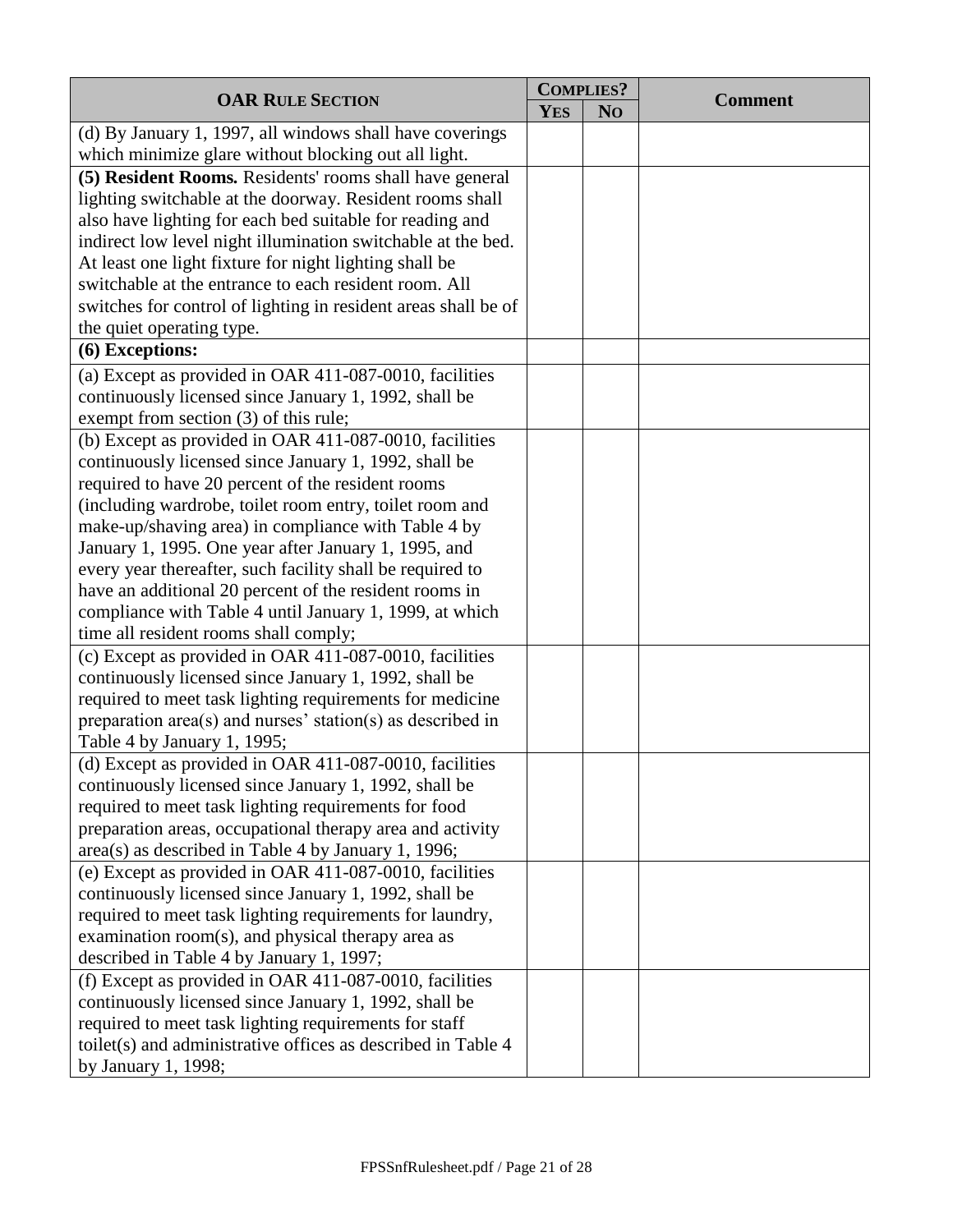|                                                               |            | <b>COMPLIES?</b> |                |
|---------------------------------------------------------------|------------|------------------|----------------|
| <b>OAR RULE SECTION</b>                                       | <b>YES</b> | N <sub>O</sub>   | <b>Comment</b> |
| (g) Except as provided in OAR 411-087-0010, facilities        |            |                  |                |
| continuously licensed since January 1, 1992, shall be         |            |                  |                |
| required to have a minimum interior entry area ambient        |            |                  |                |
| lighting of 50 foot candles instead of 100 foot candles as    |            |                  |                |
| described in Table 4.                                         |            |                  |                |
| 411-087-0440<br><b>ELECTRICAL SYSTEMS: ALARM AND</b>          |            |                  |                |
| <b>NURSE CALL SYSTEMS</b>                                     |            |                  |                |
| (1) Exit Door Alarm. The facility shall have an exit door     |            |                  |                |
| alarm system which alerts the staff when an exit door is      |            |                  |                |
| opened or when a resident departs, or any other system        |            |                  |                |
| determined to be acceptable to the Division (such             |            |                  |                |
| determination shall be in writing).                           |            |                  |                |
| (2) Nurse Call System.                                        |            |                  |                |
| (a) Resident Rooms. Each resident room shall be served        |            |                  |                |
| by an electric nurse call system. Each resident shall have a  |            |                  |                |
| nurse call button which may be easily located to allow the    |            |                  |                |
| resident to summon nursing staff. Two call buttons            |            |                  |                |
| serving adjacent beds may be served by one calling            |            |                  |                |
| station;                                                      |            |                  |                |
| (b) Bath, Toilet and Shower Rooms. Each bath, toilet and      |            |                  |                |
| shower room must have an electric call system;                |            |                  |                |
| (c) Nurses' Station. The nurse call system shall register all |            |                  |                |
| calls at the nurses' station by both a visible and audible    |            |                  |                |
| signal. The nurse call system shall also register a visible   |            |                  |                |
| signal in the corridor adjacent to the door of the room       |            |                  |                |
| from which the signal originated:                             |            |                  |                |
| (A) The visible signal shall remain on until turned off at    |            |                  |                |
| the location where the signal originated;                     |            |                  |                |
| (B) In multi-corridor nursing units, additional visible       |            |                  |                |
| signals shall be installed at corridor intersections.         |            |                  |                |
| (3) Fire/Smoke Alarm System. Fire and smoke                   |            |                  |                |
| detection/alarm systems shall comply with OAR 411-087-        |            |                  |                |
| 0020 ("Referenced Regulations").                              |            |                  |                |
| (4) Exceptions:                                               |            |                  |                |
| (a) Pediatric Units. Rooms in pediatric units may have        |            |                  |                |
| two-way voice communications in lieu of call buttons          |            |                  |                |
| required under subsection $(2)(a)$ of this rule. Such systems |            |                  |                |
| shall be equipped with an indicating light at each calling    |            |                  |                |
| station which lights and remains lighted as long as the       |            |                  |                |
| voice circuit is operating;                                   |            |                  |                |
| (b) Locked Units. Rooms in locked units serving residents     |            |                  |                |
| with Alzheimer's or other dementias may have wall-            |            |                  |                |
| mounted call buttons in lieu of call buttons on cords when    |            |                  |                |
| necessary for resident safety;                                |            |                  |                |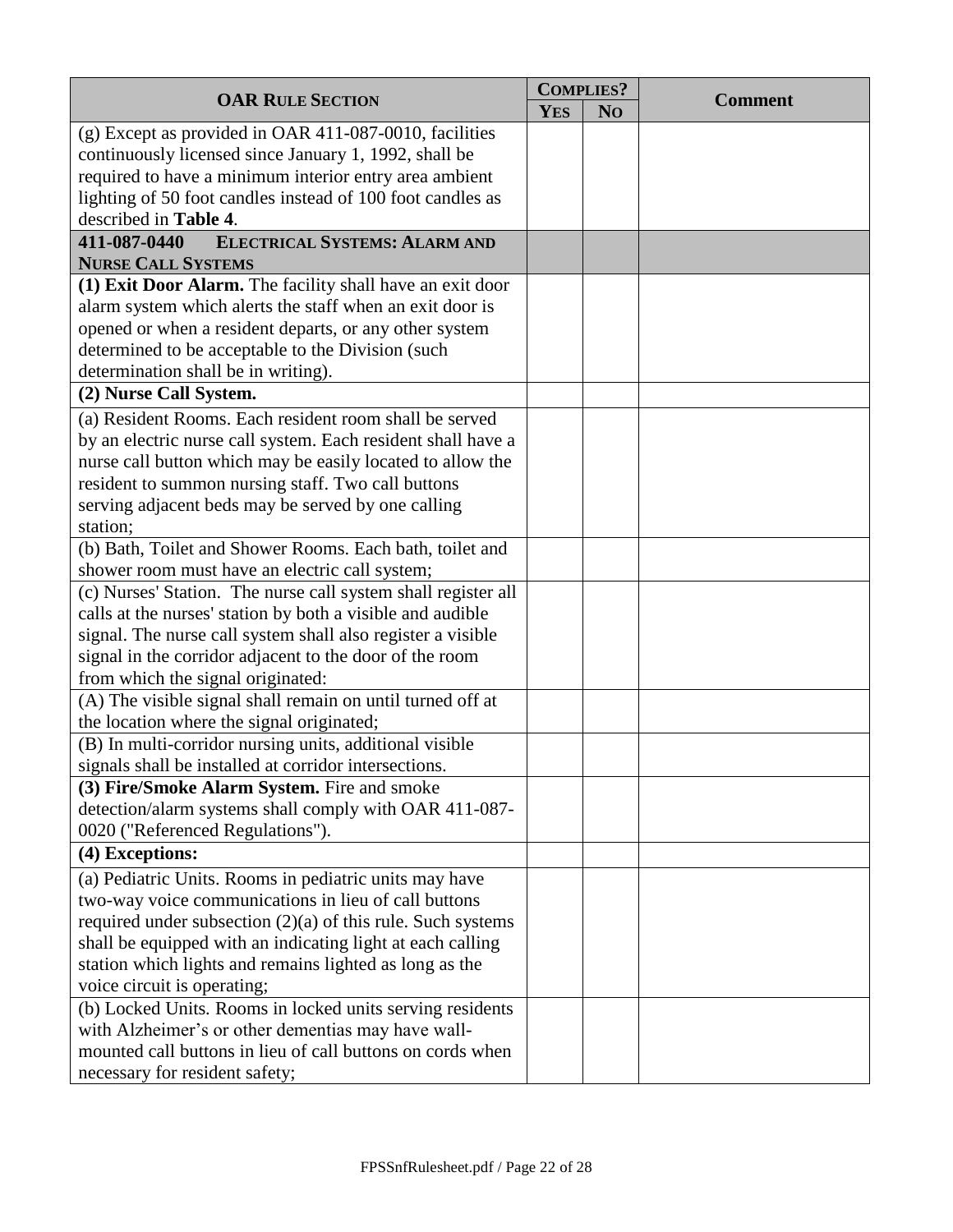|                                                              | <b>COMPLIES?</b> |                | <b>Comment</b> |
|--------------------------------------------------------------|------------------|----------------|----------------|
| <b>OAR RULE SECTION</b>                                      | <b>YES</b>       | N <sub>O</sub> |                |
| (c) Audible Signal. Call systems in facilities continuously  |                  |                |                |
| licensed since January 1, 1992 shall not be required to      |                  |                |                |
| have an audible call feature at the nurses' station unless   |                  |                |                |
| required to conform pursuant to OAR 411-087-0010.            |                  |                |                |
| <b>HEATING AND VENTILATING</b><br>411-087-0450               |                  |                |                |
| <b>SYSTEMS</b>                                               |                  |                |                |
| (1) Energy Conservation. Special design considerations       |                  |                |                |
| should be given to energy conservation in accordance with    |                  |                |                |
| Section 53 of the Oregon Structural Specialty Code.          |                  |                |                |
| (2) Temperature:                                             |                  |                |                |
| (a) Design. For all areas occupied by residents, the indoor  |                  |                |                |
| winter design temperature shall be 75 degrees Fahrenheit     |                  |                |                |
| (24 degrees Celsius). For all other occupied areas, the      |                  |                |                |
| indoor winter design temperature shall be 72 degrees         |                  |                |                |
| Fahrenheit (22 degrees Celsius).                             |                  |                |                |
| <b>NOTE:</b> This does not preclude operation at lower       |                  |                |                |
| temperatures where appropriate and resident safety is not    |                  |                |                |
| affected.                                                    |                  |                |                |
| (b) Function. For all areas occupied by residents, the       |                  |                |                |
| indoor temperature shall be maintained at not less than 70   |                  |                |                |
| degrees Fahrenheit (21 degrees Celsius).                     |                  |                |                |
| (3) Ventilation Design. In the interest of energy            |                  |                |                |
| conservation, the facility is encouraged to utilize          |                  |                |                |
| recognized procedures such as variable air volume and        |                  |                |                |
| load shedding systems in areas not listed in Table 2 and     |                  |                |                |
| where direct care is not affected such as administrative     |                  |                |                |
| and public areas, general storage, etc. Consideration may    |                  |                |                |
| be given to special design innovation of Table 2 provided    |                  |                |                |
| that pressure relationships as an indication of direction of |                  |                |                |
| air flow and total number of air changes as listed is        |                  |                |                |
| maintained. All such proposed design innovations are         |                  |                |                |
| subject to review and approval by the Division.              |                  |                |                |
| (4) Ventilation System Details. All air-supply and air-      |                  |                |                |
| exhaust systems shall be mechanically operated. All fans     |                  |                |                |
| serving exhaust systems shall be located at the discharge    |                  |                |                |
| end of the system and have motor life ratings suitable for   |                  |                |                |
| continuous use (20,000 hours minimum). The ventilation       |                  |                |                |
| rates shown in Table 2 shall be considered as minimum        |                  |                |                |
| acceptable rates and shall not be construed as precluding    |                  |                |                |
| the use of higher ventilation rates when needed for          |                  |                |                |
| temperature control or control of odors:                     |                  |                |                |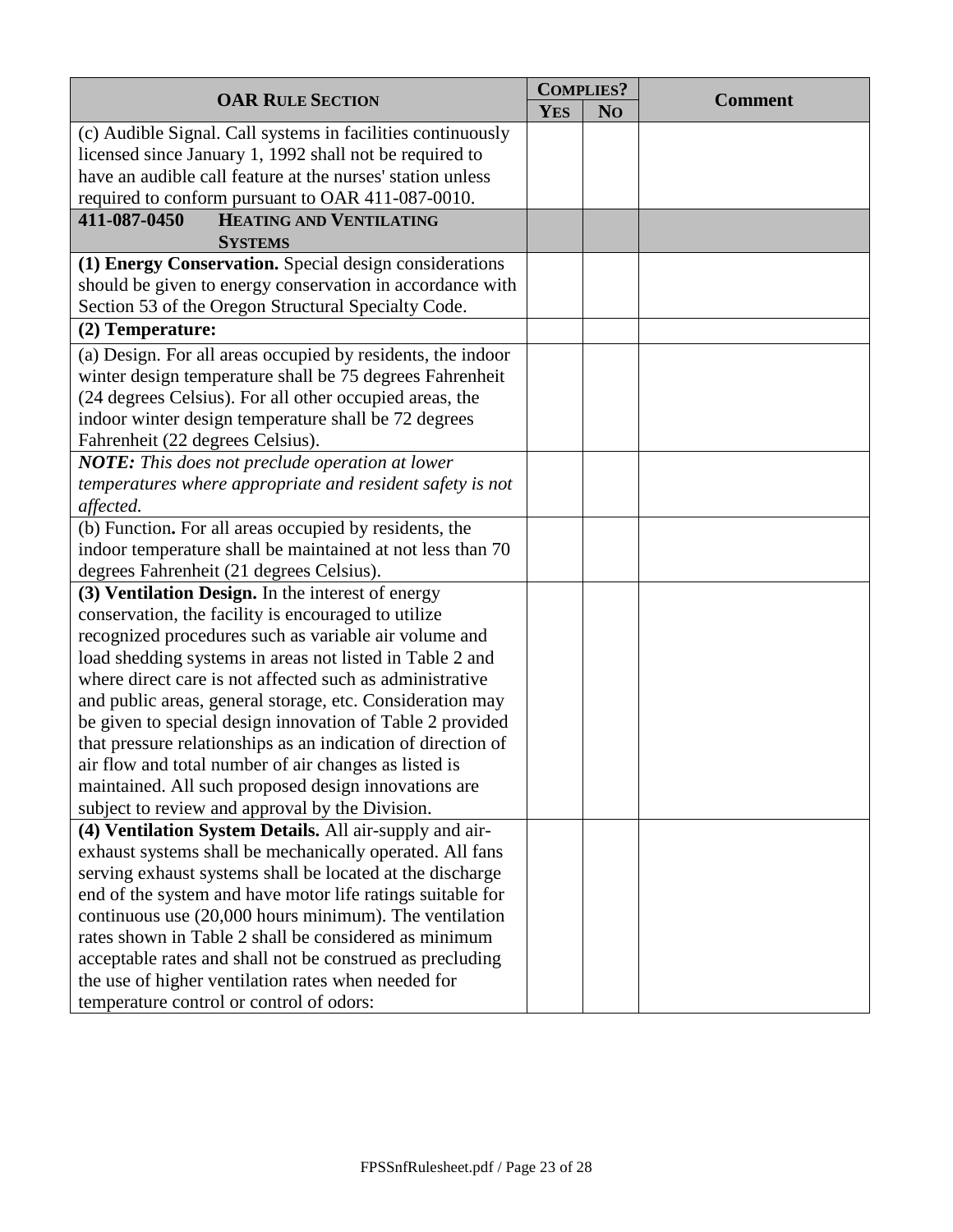| <b>OAR RULE SECTION</b>                                              | <b>COMPLIES?</b> |                |                |
|----------------------------------------------------------------------|------------------|----------------|----------------|
|                                                                      | <b>YES</b>       | N <sub>O</sub> | <b>Comment</b> |
| (a) Outdoor air intakes shall be located as far as practical         |                  |                |                |
| but not less than 25 feet $(7.62 \text{ m})$ from exhaust outlets of |                  |                |                |
| ventilating systems, combustion equipment stacks,                    |                  |                |                |
| vacuum systems, plumbing vent stacks, or from areas                  |                  |                |                |
| which may collect vehicular exhaust and other noxious                |                  |                |                |
| fumes (plumbing and vacuum vents that terminate above                |                  |                |                |
| the level of the top of the air intakes may be located as            |                  |                |                |
| close as ten feet $(3.05 \text{ m})$ ). The bottom of outdoor air    |                  |                |                |
| intakes serving central systems shall be located as high as          |                  |                |                |
| practical but not less than six feet $(1.83 \text{ m})$ above ground |                  |                |                |
| level, or if installed above the roof, three feet (91 cm)            |                  |                |                |
| above roof level;                                                    |                  |                |                |
| (b) The ventilation systems shall be designed and balanced           |                  |                |                |
| to provide the air exchange rate and pressure relationship           |                  |                |                |
| shown in Table 2;                                                    |                  |                |                |
| (c) The bottoms of ventilation openings shall be not less            |                  |                |                |
| than three inches (7.6 cm) above the floor of any room;              |                  |                |                |
| (d) Corridors shall not be used to supply air or exhaust air         |                  |                |                |
| from any occupiable room. Pressurization of corridors for            |                  |                |                |
| odor control will be allowed within limits established by            |                  |                |                |
| the agency having jurisdiction for enforcement of the                |                  |                |                |
| Oregon Mechanical Specialty Code;                                    |                  |                |                |
| (e) All central ventilation or air conditioning systems shall        |                  |                |                |
| be equipped with filters having efficiencies no less than            |                  |                |                |
| those specified in Table 3. The filter bed shall be located          |                  |                |                |
| upstream of the air conditioning equipment unless a pre-             |                  |                |                |
| filter is employed. In this case, the pre-filter shall be            |                  |                |                |
| upstream of the equipment and the main filter bed shall be           |                  |                |                |
| located further downstream. Electronic filter systems                |                  |                |                |
| meeting required efficiency ratings may be proposed as an            |                  |                |                |
| acceptable alternative when installed and maintained in              |                  |                |                |
| accord with recommendations of the manufacturer.                     |                  |                |                |
| Manufacturer's specifications and recommendations for                |                  |                |                |
| installation shall be submitted for approval by the                  |                  |                |                |
| Division. If electronic filters are used, the facility shall         |                  |                |                |
| comply with the manufacturer's specifications and                    |                  |                |                |
| recommendations for maintenance and cleaning. This                   |                  |                |                |
| information, including a copy of the manufacturer's                  |                  |                |                |
| specifications and recommendations, shall be documented              |                  |                |                |
| and available in the facility;                                       |                  |                |                |
| (f) All filter(s) efficiencies shall be average atmospheric          |                  |                |                |
| dust spot efficiencies tested in accordance with ASHRAE              |                  |                |                |
| Standard 52-76. Filter frames shall be durable and                   |                  |                |                |
| carefully dimensioned and shall provide an airtight fit with         |                  |                |                |
| the enclosing duct work. All joints between filter                   |                  |                |                |
| segments and the enclosed duct work shall have gaskets or            |                  |                |                |
| seals to prevent air leakage. A manometer shall be                   |                  |                |                |
| installed across each filter bed serving central air systems;        |                  |                |                |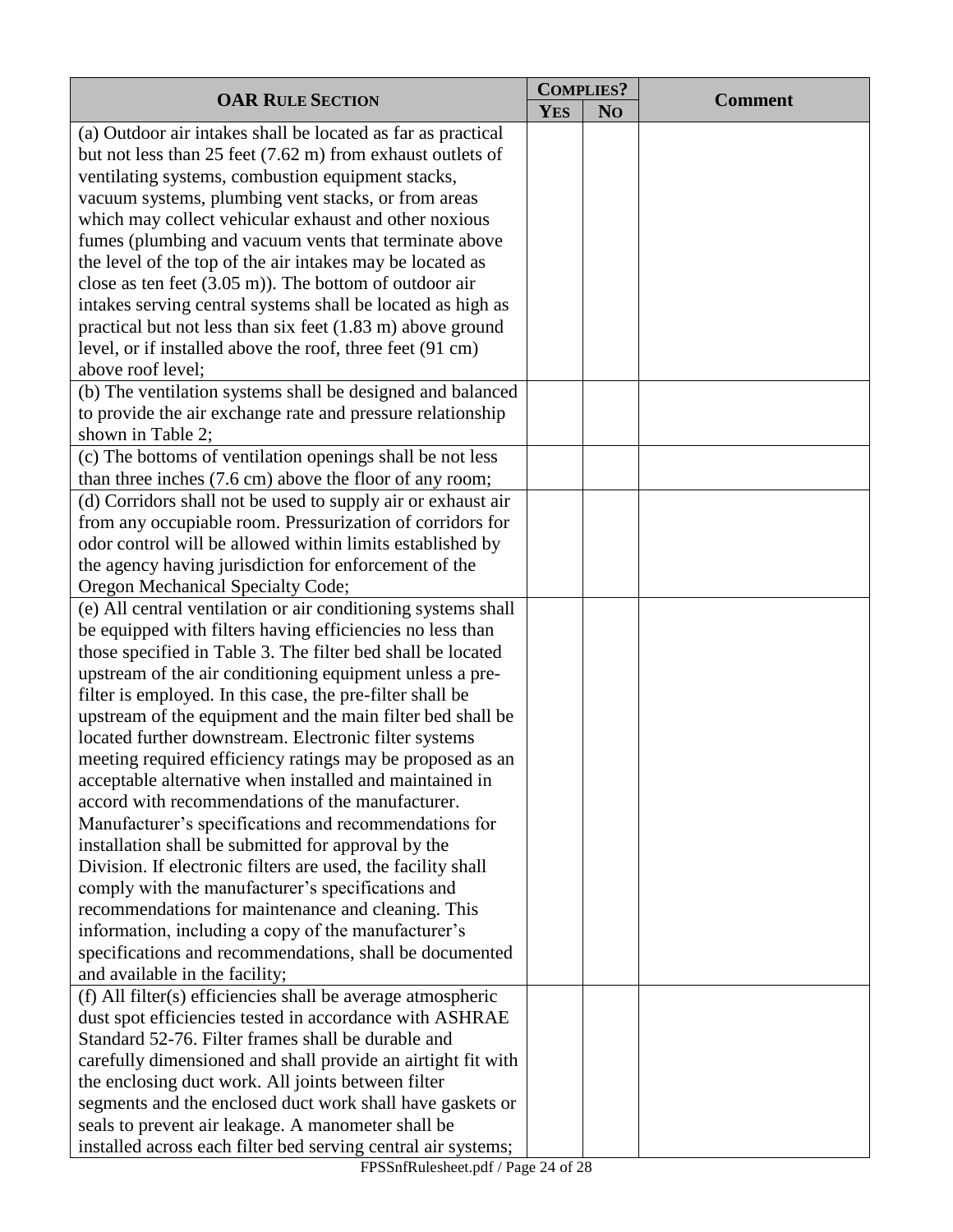| <b>OAR RULE SECTION</b>                                                                                        | <b>COMPLIES?</b> |                | <b>Comment</b> |
|----------------------------------------------------------------------------------------------------------------|------------------|----------------|----------------|
|                                                                                                                | <b>YES</b>       | N <sub>O</sub> |                |
| (g) Air handling duct systems shall meet the requirements<br>of NFPA Standard 90A;                             |                  |                |                |
| (h) Fire and smoke dampers shall be constructed, located,                                                      |                  |                |                |
| and installed in accordance with the requirements of                                                           |                  |                |                |
| NFPA Standard 90A except that all systems, regardless of                                                       |                  |                |                |
| size, serving more than one smoke or fire zone shall be                                                        |                  |                |                |
| equipped with smoke detectors to shut down fans                                                                |                  |                |                |
| automatically as delineated in Paragraph 4-3.2 of the                                                          |                  |                |                |
| Standard. Access for maintenance shall be provided at all                                                      |                  |                |                |
| dampers. Switching for restart of fans may be                                                                  |                  |                |                |
| conveniently located for fire department use to assist in                                                      |                  |                |                |
| evacuation of smoke after the fire is controlled, provided                                                     |                  |                |                |
| provisions are made to avoid possible damage to the                                                            |                  |                |                |
| system because of closed dampers.<br>(5) Testing Required. Prior to facility licensure, all                    |                  |                |                |
| mechanical systems shall be tested, balanced, and                                                              |                  |                |                |
| operated to demonstrate to the design engineer or his/her                                                      |                  |                |                |
| representative that installation and performance of these                                                      |                  |                |                |
| systems conform to the design intent. Test results shall be                                                    |                  |                |                |
| made available on request to representatives of the                                                            |                  |                |                |
| Division.                                                                                                      |                  |                |                |
| (6) Exceptions. Facilities continuously licensed since                                                         |                  |                |                |
| January 1, 1992 shall not be required to meet sections (1),                                                    |                  |                |                |
| $(3)$ , $(4)$ and $(5)$ of this rule unless required to conform                                                |                  |                |                |
| pursuant to OAR 411-087-0010.                                                                                  |                  |                |                |
| 411-087-0460<br>WATER SUPPLY, SEWAGE DISPOSAL,                                                                 |                  |                |                |
| <b>AND OTHER PIPING SYSTEMS</b>                                                                                |                  |                |                |
| (1) Plumbing System. All interior plumbing systems shall                                                       |                  |                |                |
| be installed and maintained in conformance with the State                                                      |                  |                |                |
| Plumbing Code which was current at the time of                                                                 |                  |                |                |
| construction, municipal or county ordinances and to m                                                          |                  |                |                |
| rules of the Building Codes Division governing the                                                             |                  |                |                |
| installation of interior supplies in buildings:                                                                |                  |                |                |
| (a) The material used for plumbing fixtures shall be of                                                        |                  |                |                |
| nonabsorbent acid-resistant material;                                                                          |                  |                |                |
| (b) Hot water heaters and tanks:                                                                               |                  |                |                |
| (A) The hot water heating equipment shall have sufficient                                                      |                  |                |                |
| capacity to supply water at sinks, showers, and tubs at 105                                                    |                  |                |                |
| to 120 degrees Fahrenheit. Hot water supply in these areas                                                     |                  |                |                |
| shall not exceed 120 degrees Fahrenheit and not be less                                                        |                  |                |                |
| than 100 degrees Fahrenheit;                                                                                   |                  |                |                |
| (B) The hot water heating equipment shall have sufficient                                                      |                  |                |                |
| capacity to provide water in the laundry and dietary areas                                                     |                  |                |                |
| at a minimum temperature of 160 degrees Fahrenheit;                                                            |                  |                |                |
| (C) Storage tank(s) shall be fabricated of corrosion-<br>resistant metal or lined with non-corrosive material. |                  |                |                |
|                                                                                                                |                  |                |                |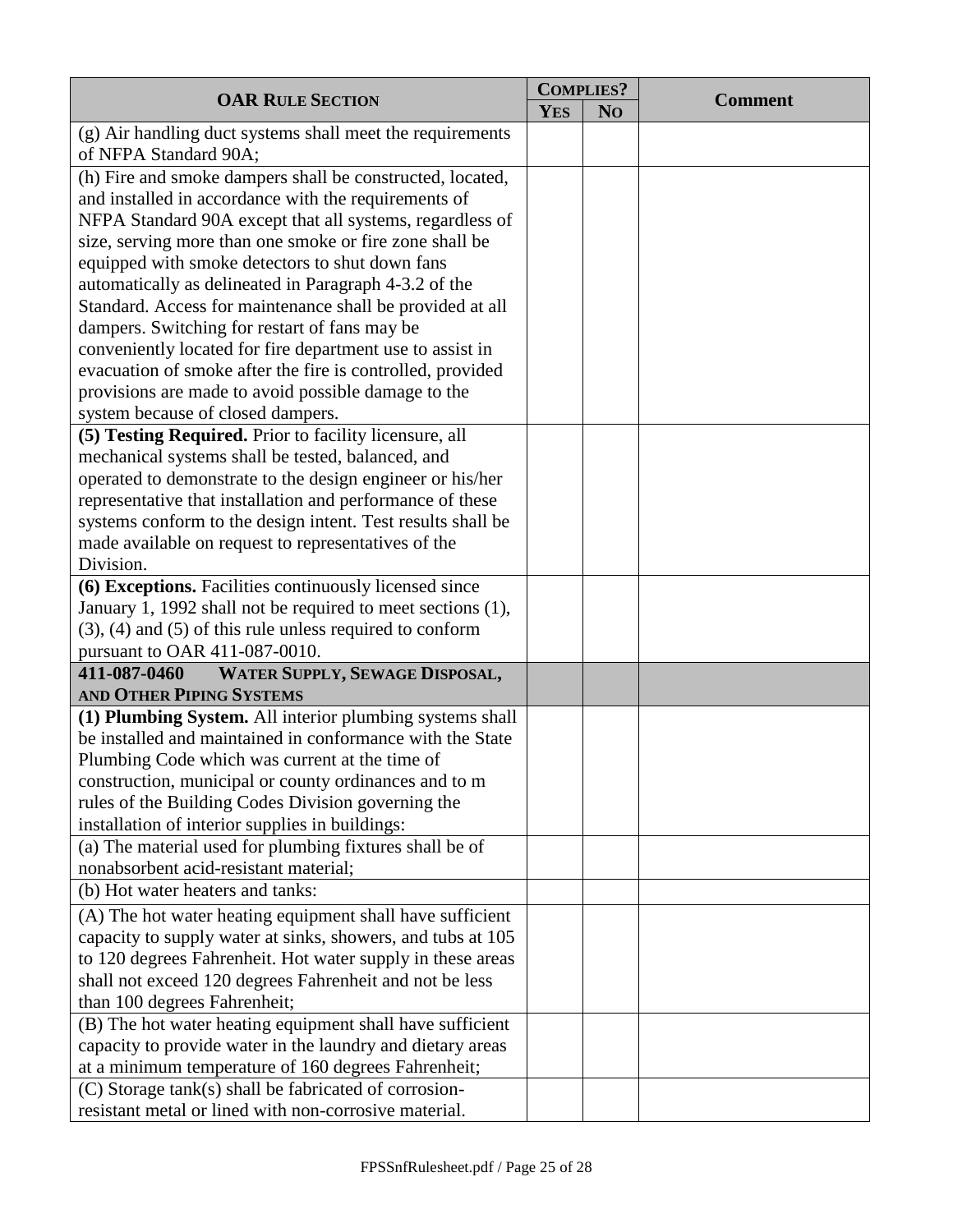| <b>OAR RULE SECTION</b>                                                                                               | <b>COMPLIES?</b> |                |                |
|-----------------------------------------------------------------------------------------------------------------------|------------------|----------------|----------------|
|                                                                                                                       | <b>YES</b>       | N <sub>O</sub> | <b>Comment</b> |
| (c) Drainage systems. Insofar as possible, draining piping                                                            |                  |                |                |
| shall not be installed within the ceiling nor installed in an                                                         |                  |                |                |
| exposed location in food preparation centers, food serving                                                            |                  |                |                |
| facilities, food storage areas, and other critical areas.                                                             |                  |                |                |
| Special precautions shall be taken to protect these areas                                                             |                  |                |                |
| from possible leakage or condensation from necessary                                                                  |                  |                |                |
| overhead piping systems;                                                                                              |                  |                |                |
| (d) Nonflammable medical gas systems. If used,                                                                        |                  |                |                |
| nonflammable medical gas system installations shall                                                                   |                  |                |                |
| conform to the requirements of NFPA 99, Chapter 4, 1990<br>Edition;                                                   |                  |                |                |
| (e) Clinical vacuum (suction) systems. If used, clinical                                                              |                  |                |                |
| vacuum system installations shall be in accordance with                                                               |                  |                |                |
| the requirements of NFPA 99, Chapter 4, 1990 Edition;                                                                 |                  |                |                |
| (f) Identification. All piping in the heating, ventilation, air                                                       |                  |                |                |
| conditioning (HVAC) and service water systems shall be                                                                |                  |                |                |
| color coded or otherwise marked for easy identification.                                                              |                  |                |                |
| (2) Water supply. Hot and cold water, safe, sanitary and                                                              |                  |                |                |
| suitable for domestic use, shall be distributed at 20 pounds                                                          |                  |                |                |
| per square inch pressure or greater to conveniently located                                                           |                  |                |                |
| tap throughout the building. When the water supply is not                                                             |                  |                |                |
| obtained from the community water supply system and an                                                                |                  |                |                |
| independent supply is used, such water supply shall be in                                                             |                  |                |                |
| compliance with the Health Division Administrative                                                                    |                  |                |                |
| Rules.                                                                                                                |                  |                |                |
| (3) Sewage and Wastewater:                                                                                            |                  |                |                |
| (a) All sewage and liquid wastes shall be disposed of in a                                                            |                  |                |                |
| municipal sewer system if such facilities are available.                                                              |                  |                |                |
| When a municipal sewer system is not available, sewage                                                                |                  |                |                |
| and liquid wastes shall be collected, treated, and disposed                                                           |                  |                |                |
| of in an independent sewer system which conforms to the                                                               |                  |                |                |
| applicable minimum standards of the Department of                                                                     |                  |                |                |
| <b>Environmental Quality;</b>                                                                                         |                  |                |                |
| (b) All drainage and other arrangements for the disposal of                                                           |                  |                |                |
| excreta, infectious discharges, institutional and kitchen                                                             |                  |                |                |
| wastes shall conform to the State Plumbing Code,                                                                      |                  |                |                |
| municipal or county ordinances, and to the rules of the                                                               |                  |                |                |
| State Health Division and the Department of<br>Environmental Quality.                                                 |                  |                |                |
| 411-087-0470<br><b>BUILDING SPRINKLER</b><br><b>SYSTEMS</b>                                                           |                  |                |                |
|                                                                                                                       |                  |                |                |
| (1) Applicable Codes. Facilities with sprinkler systems<br>for fire suppression shall be installed to comply with the |                  |                |                |
| Oregon Structural and Life Safety Code as adopted by the                                                              |                  |                |                |
| Oregon Building Codes Division or local jurisdictions                                                                 |                  |                |                |
| having authority.                                                                                                     |                  |                |                |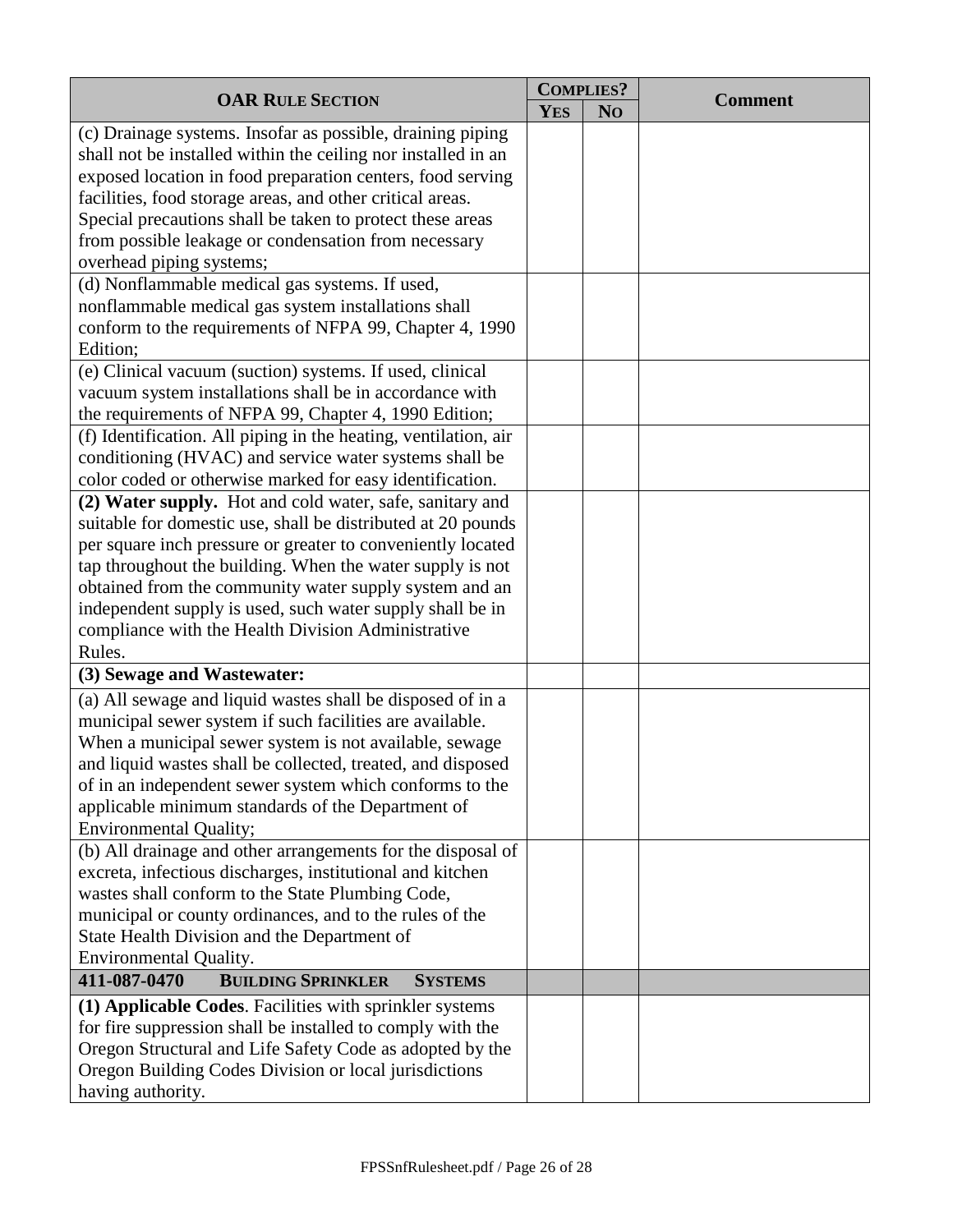| <b>OAR RULE SECTION</b>                                                                                                                                                                                                                                                                                                                                                                                                                                                                                                                                                                                                                                                                                                                                                                                   | <b>COMPLIES?</b> |                |                |
|-----------------------------------------------------------------------------------------------------------------------------------------------------------------------------------------------------------------------------------------------------------------------------------------------------------------------------------------------------------------------------------------------------------------------------------------------------------------------------------------------------------------------------------------------------------------------------------------------------------------------------------------------------------------------------------------------------------------------------------------------------------------------------------------------------------|------------------|----------------|----------------|
|                                                                                                                                                                                                                                                                                                                                                                                                                                                                                                                                                                                                                                                                                                                                                                                                           | <b>YES</b>       | N <sub>O</sub> | <b>Comment</b> |
| (2) Unheated Areas. Sprinkler systems located in<br>unheated areas or above the insulated ceiling system shall<br>be of a dry type, have automatic heaters that maintain a<br>minimum temperature of 40 degrees Fahrenheit, or have<br>an antifreeze system                                                                                                                                                                                                                                                                                                                                                                                                                                                                                                                                               |                  |                |                |
| 411-087-0480<br><b>WASTE PROCESSING SYSTEMS</b>                                                                                                                                                                                                                                                                                                                                                                                                                                                                                                                                                                                                                                                                                                                                                           |                  |                |                |
| Storage and Disposal.<br>Space and facilities shall be provided for the sanitary<br>storage and disposal of waste. Incinerator units must be a<br>system approved by the Department of Environmental<br>Quality. Compliance with OAR 333, division 18 is<br>required.                                                                                                                                                                                                                                                                                                                                                                                                                                                                                                                                     |                  |                |                |
| 411-087-0490<br><b>ELEVATOR SYSTEMS</b>                                                                                                                                                                                                                                                                                                                                                                                                                                                                                                                                                                                                                                                                                                                                                                   |                  |                |                |
| All buildings having residents' facilities (such as<br>bedrooms, dining rooms, or recreation areas) or resident<br>services (such as diagnostic or therapy) located on a floor<br>other than the main entrance floor shall have electric or<br>electro-hydraulic elevators. Installation and testing of<br>elevators shall comply with requirements of the Oregon<br><b>Building Codes Division Elevator Safety Section:</b><br>$(1)$ Number:<br>(a) Buildings required to have elevators under this rule<br>shall have at least one hospital-type elevator;<br>(b) Buildings with 60 to 200 beds located on floors other<br>than the main entrance floor or where the major inpatient<br>services are located on a floor other than those containing<br>resident beds shall have at least two elevators; |                  |                |                |
| (c) Buildings with more than 200 beds located on floors<br>other than the main entrance floor shall have at least three<br>elevators.                                                                                                                                                                                                                                                                                                                                                                                                                                                                                                                                                                                                                                                                     |                  |                |                |
| (2) Cars and Platforms:                                                                                                                                                                                                                                                                                                                                                                                                                                                                                                                                                                                                                                                                                                                                                                                   |                  |                |                |
| (a) Dimensions. Cars of hospital-type elevators shall have<br>inside dimensions that will accommodate a resident bed<br>and attendants and shall be at least five feet $(1.52 \text{ m})$ wide<br>by seven feet six inches (2.29 m) deep. The car door shall<br>have a clear opening of not less than three feet eight<br>inches $(1.12 \text{ m})$ ;<br>(b) Leveling. Elevators shall be equipped with an                                                                                                                                                                                                                                                                                                                                                                                                |                  |                |                |
| automatic leveling device on the two-way automatic<br>maintaining type with an accuracy of $1/2$ inch $(1.3 \text{ cm})$ ;                                                                                                                                                                                                                                                                                                                                                                                                                                                                                                                                                                                                                                                                                |                  |                |                |